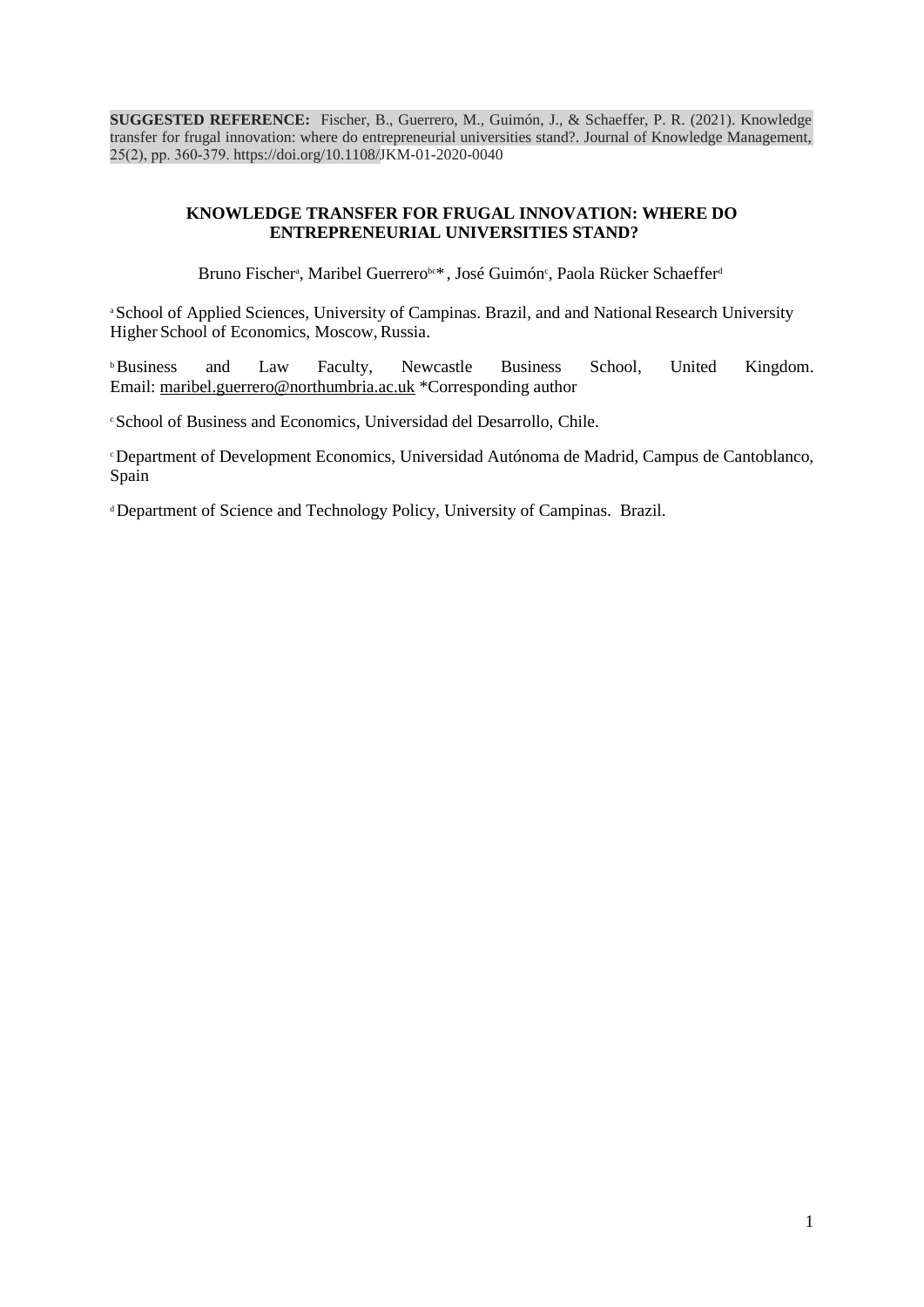# **ABSTRACT**

**Purpose:** Frugal innovation has gained prominence based on its potential contribution to sustainable development and the new opportunities that it offers to low-income customers. This paper analyses the strategic knowledge transfer practices implemented by an entrepreneurial university for fostering frugal innovations within an emerging economy.

**Methodology:** We adopted a case study methodological approach. The selected case was the University of Campinas (Unicamp), one of the leading universities in Brazil in terms of research quality and technology transfer. The study built upon 14 interviews with key informants and secondary sources of data (official and public documents).

**Findings**: Our findings highlight the multidimensional dynamics of frugal innovations arising from university-industry relationships. Key dimensions considered include the internal capabilities of universities to foster frugal innovations and connect them to markets, the surrounding innovation ecosystems in which the university is embedded, and the overarching institutional framework.

**Research limitations**: The analysis of strategic management practices for frugal innovation requires an evolutionary perspective, but we lacked sufficient longitudinal information for a formal evaluation. Also, since our empirical analysis is based on an in-depth case study of one university, further validation in other contexts would be necessary.

**Practical implications**: The study offers new insights regarding the effectiveness of university-business collaboration partnerships for developing frugal innovations in emerging economies. Policymakers should promote societal programs enhancing the active participation of all agents involved in the entrepreneurial and innovation ecosystem. University managers should understand the challenges and the opportunities behind the adoption of an inclusive and societal orientation.

**Social implications**: By adopting frugal innovation practices, universities can enhance their contribution to meeting the United Nations' Sustainable Development Goals.

**Originality:** The literature on frugal innovation has emphasized the importance of networking between different types of firms, NGOs, and governments, but the role of universities in frugal innovation remains mostly unexplored. Our study addresses this gap by exploring how entrepreneurial universities participate in frugal innovations to meet societal challenges.

#### **Keywords:**

Strategic Knowledge Transfer Management; Frugal Innovation; Sustainable Development; Entrepreneurial University; Entrepreneurial and Innovation Ecosystems; Social Innovation Approach; Emerging economies; Brazil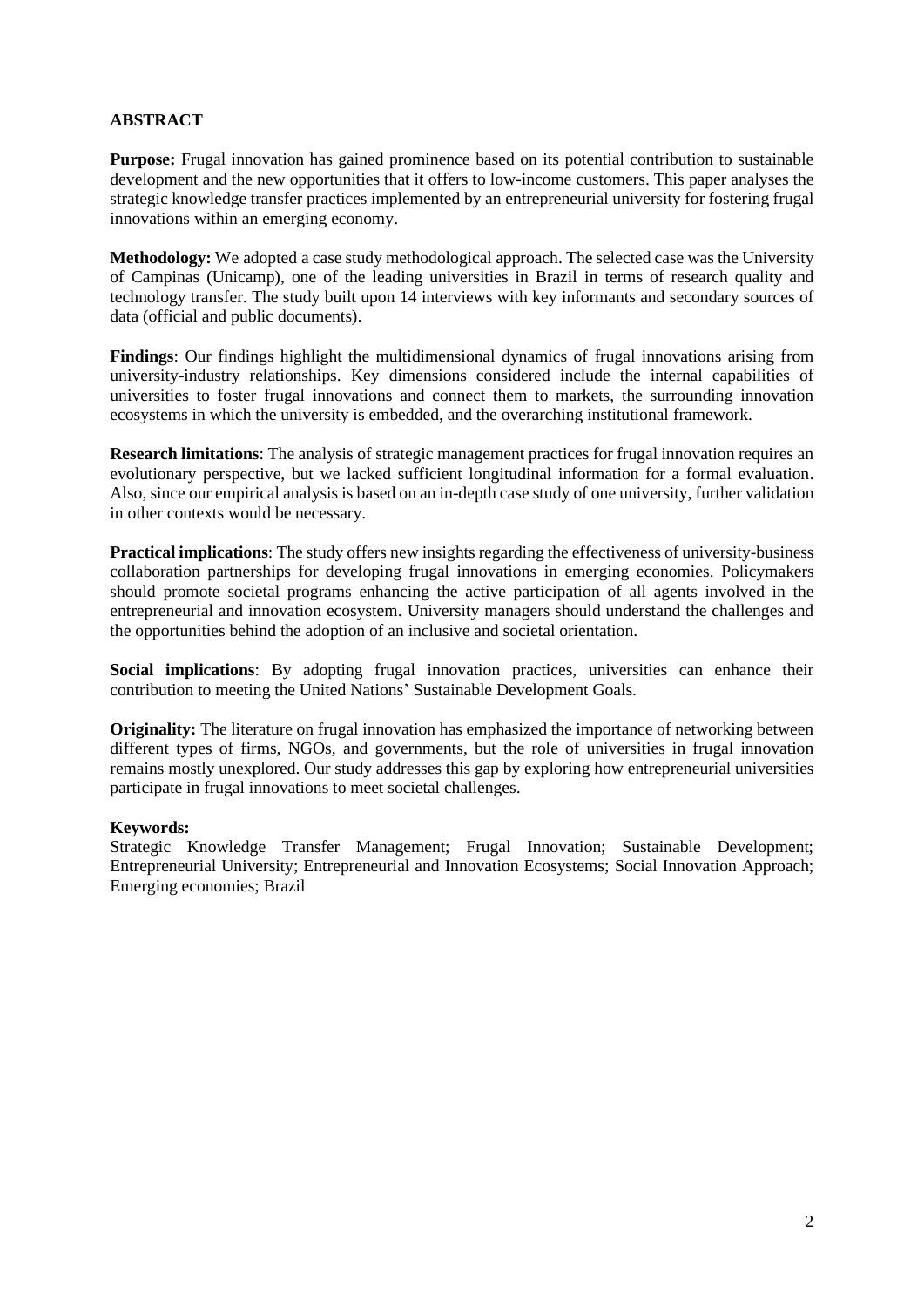### **1. INTRODUCTION**

The academic discussion around frugal innovation has been gaining relevance in both emerging and advanced economies (Agarwal and Brem, 2017; Agarwal *et al*., 2017; Crisp, 2014; Lim and Fujimoto, 2019; Melkas *et al*., 2019; Pisoni *et al*., 2018). Frugal innovation is understood as the process of reducing complexity and costs during the design and development of smart solutions (product/services) to meet the needs of low-income customers (Zeschky *et al*., 2011) and generate institutional change in their societies (Karnani, 2007). Frugal innovations have been supported by an inclusive approach of contributing with social innovations to the development of new products/services that meet societal needs (Chataway *et al*., 2014; Lorentzen, 2010; Murray *et al*., 2010).

Although the involvement of multiple agents is widely recognized as a key factor for the success of frugal innovations (Altmann and Engberg, 2016; Annala *et al*., 2018; Leliveld and Knorringa, 2018; Martínez *et al*., 2018; Tiwari and Herstatt, 2012), the contribution of universities on frugal innovation is underrepresented in the existing literature (Bayuo *et al*., 2020; McKelvey and Zaring, 2018). Over the last two decades, the literature has legitimised the significant contributions of entrepreneurial universities through the generation of human capital, graduate/academic entrepreneurs, as well as the dissemination/commercialisation of knowledge that contributes to strengthening societal, economic and technological development (Audretsch, 2014; Guerrero and Urbano, 2012; Guerrero *et al*., 2015; Guerrero *et al.*, 2016a; Klofsten *et al.*, 2019). Notwithstanding, we still lack a clear understanding of how entrepreneurial universities are managing their knowledge capabilities to effectively promote societal impacts in emerging economies (Guerrero *et al.*, 2019a, 2019b). Whereas frugal innovation does not always need the development by higher education institutions of novel technologies, entrepreneurial universities may foster frugal innovations by providing the required skills, supporting entrepreneurial and innovation initiatives, and conducting applied research to meet societal needs (Arocena and Sutz, 2017; Brundenius *et al*., 2017; Guerrero and Urbano, 2019).

Against this background, the objective of this paper is to analyse the strategic knowledge transfer practices implemented by entrepreneurial universities for fostering frugal innovations in the context of emerging countries. Specifically, our empirical assessment deals with the case of the University of Campinas, Brazil. It constitutes an interesting empirical scenario for at least two reasons. First, within the context of the so-called "social outreach movement," since the 1990s Brazil has implemented new policies to integrate extension activities into the teaching curricula and research activities of universities, in order to instigate a transformative relationship between universities and society (Renault *et al*., 2017). Second, the University of Campinas is one of the leading Brazilian universities in terms of research and technology transfer outputs. Over the years, it has become increasingly engaged in addressing the societal challenges of the region where it is located.

The remainder of the paper is organised as follows. Section 2 develops the conceptual framework, focussing on the intersection between entrepreneurial universities, knowledge transfer practices, and frugal innovation. Section 3 describes the methodology, and Section 4 summarizes the results. Section 5 discusses the main findings, offering set propositions concerning the relationships between entrepreneurial universities and the dynamics of frugal innovations. Finally, Section 6 concludes by outlining practical implications and avenues for future research.

### **2. ENTREPRENEURIAL UNIVERSITIES IN THE CONTEXT OF FRUGAL INNOVATION**

Although the definition of the frugal innovation phenomenon is in flux, most of the literature refers to events associated with products and services being offered at affordable prices in socio-economic environments characterized by resource scarcity (Hossain *et al*., 2016; Leliveld and Knorringa, 2018). In addition to addressing the needs of the weak, frugal innovation is often based on economizing the use of scarce natural resources and recycling them whenever possible, leading to more environmentallysustainable solutions (Basu *et al*., 2013). In sum, frugal approaches to innovation are oriented towards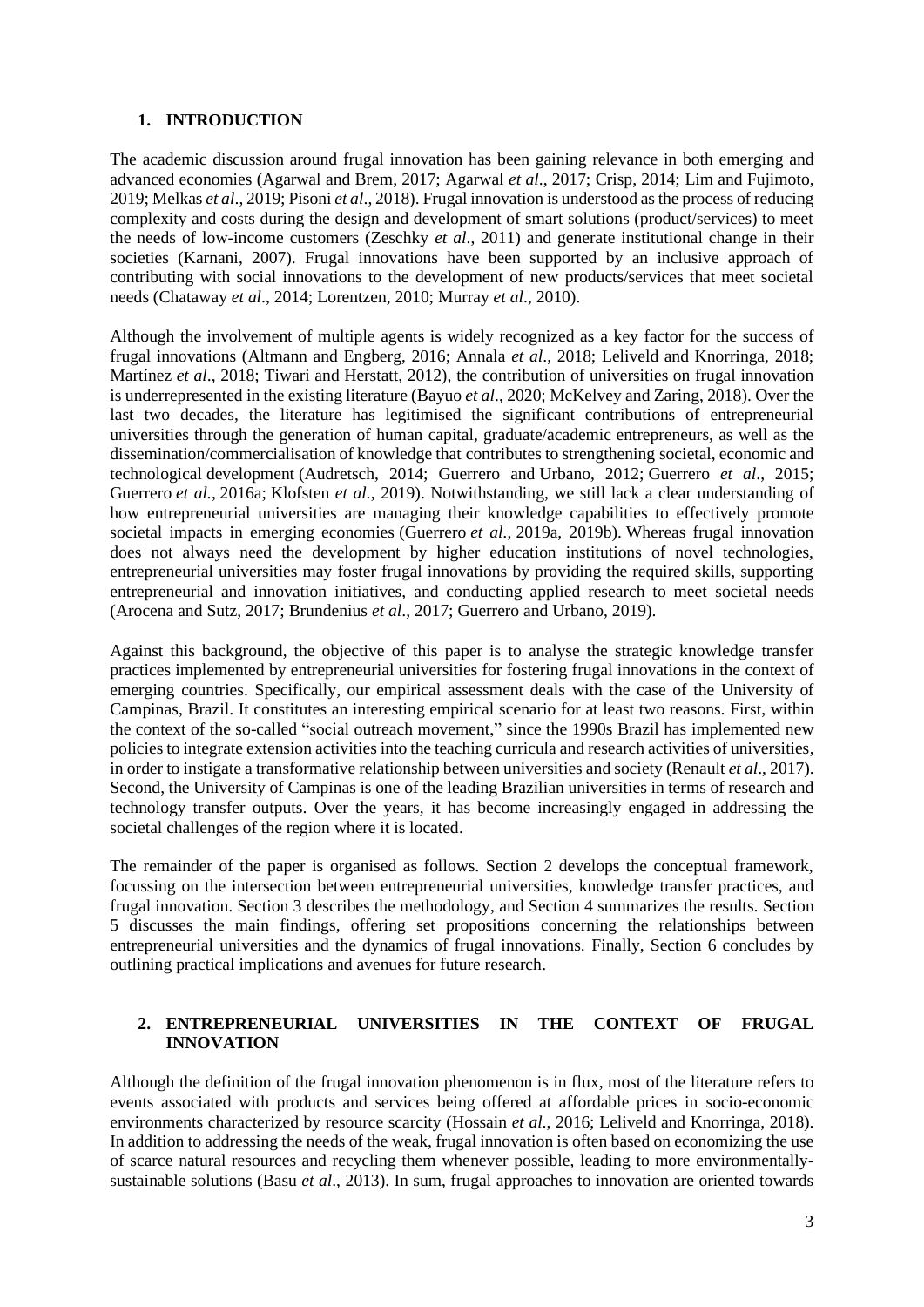overcoming challenges associated with resource constraints and adversities related to poverty, institutional voids, and environmental threats (Pisoni *et al*., 2018).

The difficulty in reaching a conceptual consensus over the term relates to the fact that "*FIs* [Frugal Innovations] *emerge from a variety of sources with varying degrees of sophistication, so framing various types of FI into a standard structure is challenging*" (Hossain, 2018, p. 933). In this sense, by addressing societal challenges, frugal innovation may be included within the scope of the broader notion of 'social innovation' (Steinfield and Holt, 2019; van der Have and Rubalcaba, 2016). While each concept involves different analytical foci, they both contemplate the promotion of social well-being and population empowerment as processual outcomes (Kahle *et al*., 2013). These effects are achieved through impacts involving the development of inclusive markets, serving vulnerable populations, empowering the workforce and local entrepreneurs, developing new supply chains, efficient use of resources, and reduction of social inequalities (Hossain, 2018; Kahle *et al*., 2013).

While substantial research has addressed the dynamics of frugal innovation from the perspective of individuals and firms, scant attention has been paid to universities as intervenient agents in these processes (Bayuo *et al*., 2020). Notwithstanding, income and knowledge inequalities have generated expectations that universities integrate social aspects as a core part of their activities (Bayuo *et al*., 2020). The closer alignment of universities and underserved communities aimed at transferring knowledge for inclusive development becomes a critical feature for the generation and diffusion of frugal innovations that can reach out beyond local markets (McKelvey and Zaring, 2018). In turn, more efficient interactions between academia and its ecosystem can leverage impacts related to the satisfaction of human needs (Cajaiba-Santana, 2014; Rao-Nicholson *et al*., 2017; Turker and Vural, 2017; van der Have and Rubalcaba, 2016).

In this vein, universities' knowledge transfer processes can play a pivotal role in driving inclusive development if they incorporate agendas associated with pressing societal challenges (Arocena *et al*., 2015; Melkas *et al*., 2019; Pisoni *et al*., 2018; Steinfield and Holt, 2019). In this regard, a particular dimension – often overlooked in the frugal innovation literature – is associated with the scientific competences of universities, which can enable more efficient use of resources and enhanced functionality for vulnerable communities (Dost *et al*., 2019; Rao, 2019). Accordingly, the provision of academic research dedicated to tackling social needs at the local level functions as a key enabler of frugal innovation (Niroumand *et al*., 2020). In order to effectively turn these ideas into practice, universities must be integrated as parts of complex ecosystems that can combine knowledge to promote frugal innovation (Hart *et al.*, 2016; Melkas *et al.*, 2019; Sharmelly and Ray, 2018). Ultimately, this represents a shift from the traditional perspective of firms and individuals "creating frugal innovations" to a "harvesting" paradigm structured around open innovation strategies (Ardito *et al.*, 2018; Hartley, 2014). We now explore further how these changes can take place based on entrepreneurial universities' capabilities.

#### *2.1 Linking entrepreneurial universities' capabilities and frugal innovation*

Beyond the traditional university missions (teaching and research), entrepreneurial universities are enhancing the so-called "third mission" linked with their contributions to societal and economic development (Guerrero *et al*., 2015, 2016; Klofsten *et al*., 2019; OECD, 2017). The entrepreneurial university literature has associated the third mission with knowledge transfer/commercialisation (i.e., patents, licenses, intellectual property rights), and entrepreneurial innovation initiatives (i.e., start-ups, spin-offs) (Audretsch, 2014; Guerrero and Urbano, 2019). It has underscored the relevant contribution of universities in the configuration of regional entrepreneurial and innovation ecosystems (Herrera *et al*., 2018). Beyond targeting purely economic outcomes, in recent years entrepreneurial universities have been reorienting their capabilities towards sustainable societal development, influenced by the United Nations' Sustainable Development Goals (Durán-Romero and Laguna-Molina, 2017; Guerrero and Urbano, 2016b, 2019; Klofsten *et al*., 2019; Lozano *et al*., 2015; Renault *et al*., 2017).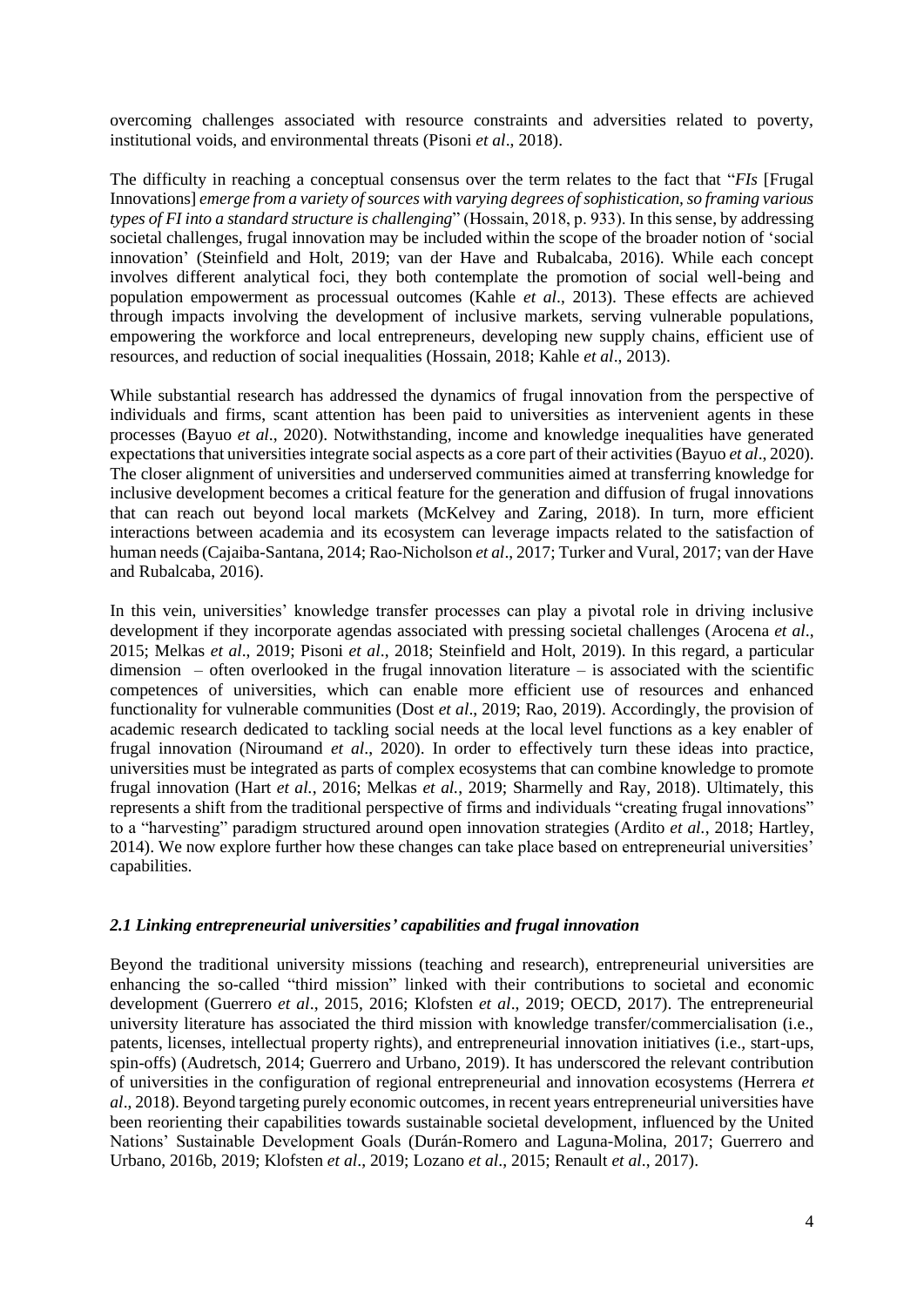Stimulating frugal innovations requires building up strategic capabilities throughout the various university dimensions (individual, research group, faculty, or university), in order to ultimately institutionalise social and frugal innovation logics within the mission of universities (Benneworth and Cunha, 2015; Rasmussen and Borch, 2010).

First, to achieve successful societal engagement, entrepreneurial universities must adopt leadership and governance systems that promote an organizational culture oriented towards frugal innovation (Heaton *et al*., 2019; Leih and Teece, 2016). It implies including social partners, by giving them a voice on the university board/committees, or at least to introduce the stakeholders' vision as part of the university strategies (Benneworth and Jongbloed, 2010; Natalicchio *et al*., 2018). Recent research suggests that a more robust engagement of stakeholders from civil society democratizes the decision-making process; results in closer alignment between scientific priorities and social needs; accelerates the diffusion of research outputs; and enhances trust and transparency (Cope *et al*., 2018; Olsen *et al.*, 2016; Willyard *et al.*, 2018).

Second, entrepreneurial universities must develop capabilities to collaborate with multiple stakeholders (Arocena and Sutz, 2017). To promote frugal innovation, entrepreneurial universities need to enhance their cooperation with multiple local/foreign businesses (start-ups, SMEs, and established firms), as well as other socio-economic agents. In this vein, entrepreneurial universities can, for instance, stimulate "grassroots" innovation developed by communities and civil society (Chaminade *et al*., 2018; Cozzens and Kaplinsky, 2010) or establish linkages that promote the diffusion of frugal technologies to target individuals and markets (Rao, 2019). Following this latter example, TTOs can identify existing research projects with possible implications for frugal innovation and ensure proper disclosure of their results, searching for business opportunities in cooperation with private partners. Moreover, intermediary organisations can be transformed to explicitly include within their missions the need to link with poor communities<sup>1</sup> (Kruss, 2017).

## *2.3 Entrepreneurial universities' role in developing students' skills for frugal innovation*

The student body is another critical element for entrepreneurial universities to establish ties with communities and foster frugal innovations (Melkas *et al.,* 2019). Accordingly, in parallel to the generation and transfer of appropriate knowledge, a key objective of entrepreneurial universities with social engagement is to ensure that their students acquire the necessary skills to address social demands.

A key practice for entrepreneurial universities to foster such engagement is through continuing education programs on topics related to frugal innovation, social inclusion, and environmental challenges (Arocena and Sutz, 2017). For this purpose, collaboration with external stakeholders in curriculum design and delivery is critical for entrepreneurial universities to be able to provide relevant skills on frugal innovation to students (Guerrero and Urbano, 2019). In order to build the required skills for frugal innovation, entrepreneurial universities should emphasise problem-based learning as well as entrepreneurship education programs across a wide range of scientific and social disciplines (Guerrero *et al*., 2018). More concretely, in Science, Technology, Engineering and Mathematics (STEM) fields, the transfer of frameworks, techniques, and tools (e.g., design for cost, design for manufacturing, valuesensitive design, or design for sustainability) can facilitate the emergence of frugal innovations (Blume-Kohout, 2014; Guerrero and Urbano, 2016a).

 $<sup>1</sup>$  An interesting example is the Technological Incubator of Popular Cooperatives (ITCP) of the Federal University</sup> of Rio de Janeiro, Brazil. It was established in 1995 as an extension program focusing on developing new cooperatives among socially deprived groups (such as unemployed or underemployed workers; users of the mental health system; and recyclable waste pickers groups). This model later became an official program of Brazil's federal government, was replicated in more than 60 locations, and was elected as one of the country's ten most important programs to fight poverty (Renault *et al.*, 2017).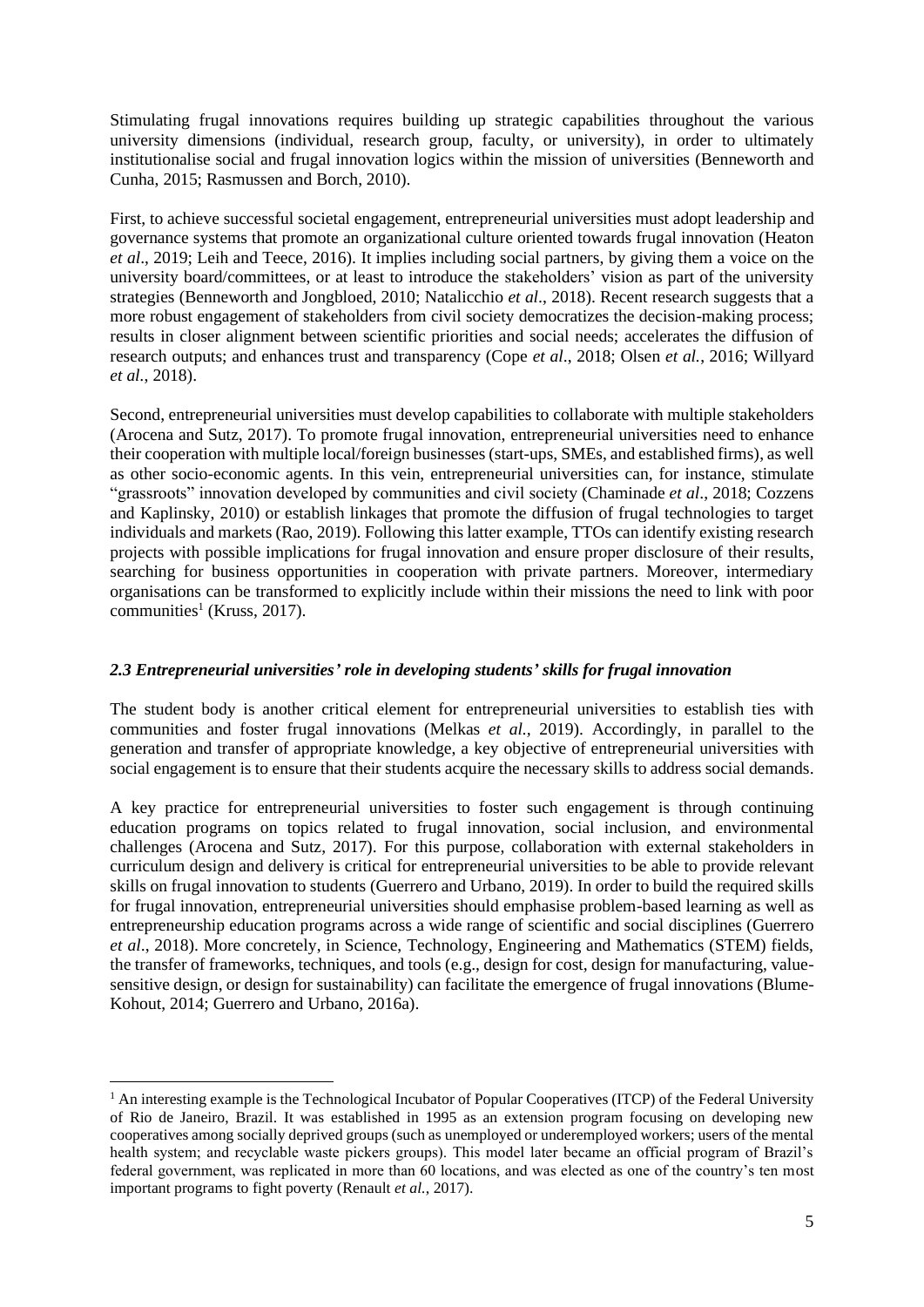# **3. METHODOLOGY**

#### *3.1 Case study approach*

Despite the problems of sampling bias, subjectivity, and lack of generalizability, the case study method is useful for exploratory analyses of emerging research topics and theory development (Eisenhardt, 1989). The selected case study deals with the University of Campinas, one of the leading universities in Brazil, in most indicators related to research quality and technology transfer intensity. This case was selected adopting the theoretical criteria to identify entrepreneurial universities adopted in extant studies (Guerrero and Urbano 2012, 2019; Guerrero *et al*., 2015): (i) the promotion of an entrepreneurial culture across the university community; (ii) making self-instituting efforts to develop an entrepreneurial ecosystem and fostering innovative/entrepreneurial initiatives; (iii) socio-economic impact on the regions/countries; (iv) continued and sustained transformation process, and (v) involvement of several socio-economic actors in the decisions, activities, and objectives.

The research strategy begins with an in-depth evaluation of public documents from the University of Campinas that allowed identifying agents of interest, as well as understanding the organisational profile of the university and in particular, its orientation towards: (i) engaging in regional development processes and fostering inclusiveness; and (ii) building linkages with firms in specific projects related to frugal innovation. Subsequently, personal interviews were conducted by our research team with four categories of agents within the organisation, namely: Institutional Representatives, Student Organizations, Research Centers & Groups, and Academic Spin-offs. An additional interview was held with a large multinational company that has a history of interactions with the University of Campinas, which offered a complementary perspective from an external stakeholder.

We used snowball sampling to reach individuals of interest in our assessment, starting from the university's technology transfer officers. A total of 14 interviews were undertaken in March, April, and May 2019 (Appendix 1). All interviews were recorded with the consent of participants, fully transcribed by two research assistants, and analysed by the authors. The profiles of interviewees are not presented in further detail to respect individuals' privacy<sup>2</sup>. Although with variations and adaptations, according to interviewees' categories, the interview scripts addressed:

- a. Level of institutionalisation of frugal innovation in science and technology transfer activities;
- b. Dynamics of university-business collaborations and potential linkages with frugal innovations;
- c. Strategic technology transfer practices and their potential for promoting frugal innovations;
- d. Future challenges concerning further contributions of university-business connections to the broader socio-economic environment.

A key challenge in this empirical assessment concerns the use and precise comprehension of the term frugal innovation for the Brazilian academic context. First, this concept is not widespread in Brazil, so most interviewees were not familiarised with it. In order to tackle this issue, we prepared a brief introduction based on relevant literature, to offer a comprehensive perspective on our research goals. While effective, this approach still caused some confusion, as many interviewees were researchers more closely connected to scientific advancements than to innovation *per se*. In these cases, we adopted a more open strategy for conducting interviews, extracting aspects that could be associated with the notions of frugal and social innovations during the analyses of transcripts.

The information gathered through the interviews was coded and analysed concerning the key analytical categories emanating from our review of the existing literature, as summarized in Section 2. The analysis of the encoded and triangulated data involved the search for common patterns among interviews (Yin, 2003), thereby strengthening the internal validity of the research (Appendix 1). Following Eisenhardt (1989), the data was interpreted against the light of the existing literature, and our analysis was guided

<sup>&</sup>lt;sup>2</sup> This procedure follows recommendations from the Research Ethics Committee from the University of Campinas. Interviews were approved under the protocol #89010418.2.0000.8142/Project 'Universities as Pivotal Agents in Innovation Ecosystems'.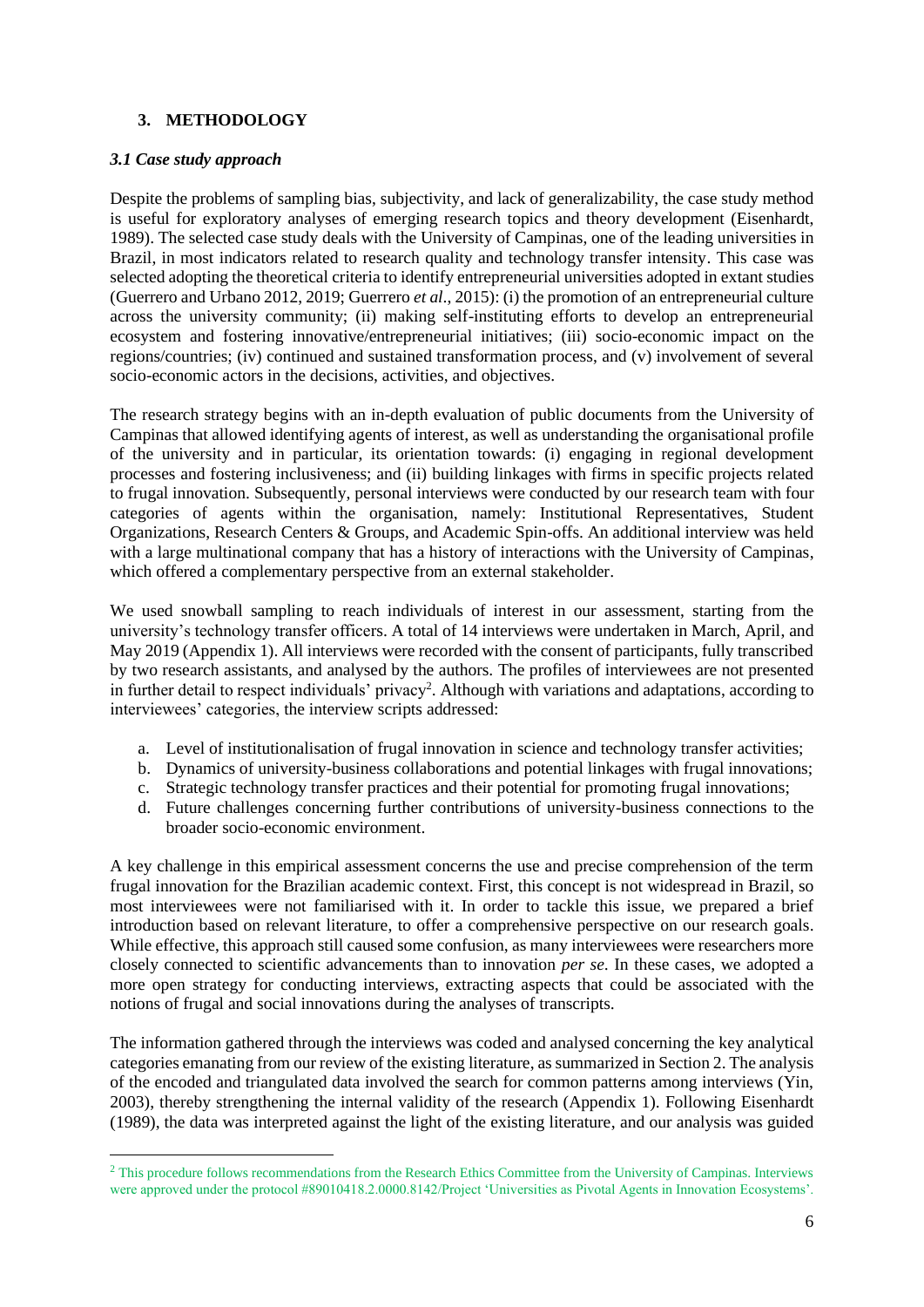by attempts to achieve "literal replication" (predict similar findings) and "theoretical replication" (predict contrasting results but for predictable reasons).

# *3.2 Research setting*

Brazil is an interesting empirical setting to explore the contribution of universities into frugal innovation. During the last two decades, the Brazilian government has placed a stronger focus on promoting a more inclusive and socially-oriented higher education and innovation system (Renault *et al*., 2017). The University of Campinas (Unicamp) is one of the leading public universities in both Brazil and Latin America. The university spreads across six campuses, 24 institutes, 21 research centers, and three hospitals. It hosts around 2,000 lecturers/professors with a Ph.D. degree (99%) and 20,000 students. Over 10% of all Brazilian indexed scientific articles have at least one co-author from Unicamp (Guerrero *et al*., 2014). Unicamp is also acknowledged as one of the most prolific Latin American institutions in terms of technology transfer (Dias and Porto, 2018).

In turn, the Campinas region is one of the most prolific entrepreneurial and innovation ecosystems in Latin America (Fischer *et al.*, 2018). However, like any emerging economy, the region faces institutional voids that generate strong socio-economic inequalities. Given these trade-off conditions, inclusion is one of the main challenges of Campinas. Inspired by the need to address this challenge, in 2015, Unicamp adopted a dual strategy to contribute to regional development: (a) social engagement orientation to support social and frugal innovations, and (b) entrepreneurial orientation to support the commercialisation of technological innovations. Based on this strategy, Unicamp foresees a deeper integration between its academic role and social demands from society, fulfilling its developmental goals that date back to its foundation.

# **4. FINDINGS**

## *4.1 The evolution of Unicamp's technology transfer practices*

The evolution of Unicamp's technology transfer practices can be characterized in three stages. In the first stage, during the 1980s, Unicamp became a pioneer in the Brazilian context in developing and protecting its intellectual property (IP) portfolio. Concretely, the university established formal mechanisms to protect its IP and license it out to industrial partners. In this initial stage (Interview 1), the main challenges involved establishing long-term connections with industrial partners and achieving higher levels of trust and operational alignment with companies, taking into account the existence of cultural conflicts between academia and industry.

In the second stage, Unicamp's first Technology Transfer Office (TTO) was created in 1990 to institutionalise technology transfer processes further, to provide new incentives and support services to university researchers, and to reduce the mistrust between the university and firms (Hertzfeld *et al*., 2006). As a result, Unicamp became the most active patent assignee in Brazil, as well as the most active university in terms of cooperation with industry in the country (Fischer *et al*., 2019). However, the existing structures and knowledge strategies started to become obsolete by the end of the 1990s. Consequently, in 2003, the TTO was absorbed by the Innovation Agency<sup>3</sup> (INOVA), which adopted a more proactive, broader, and longer-term approach to intensify Unicamp's engagement with industry. INOVA also manages the technology transfer activities of the Unicamp's R&D partnerships, Science Park, Business Incubators, and Entrepreneurship Centre.

In the third stage*,* as the university adopted a more durable pro-social profile, it became clear that existing technology transfer practices needed to change in order to support that transition. The university's IP portfolio was not well aligned with societal needs. Beyond patenting and licensing, new initiatives and metrics became necessary to adequately capture the contribution of the university to social

<sup>&</sup>lt;sup>3</sup> Currently, the staff of INOVA consists of about 35 full-time employees.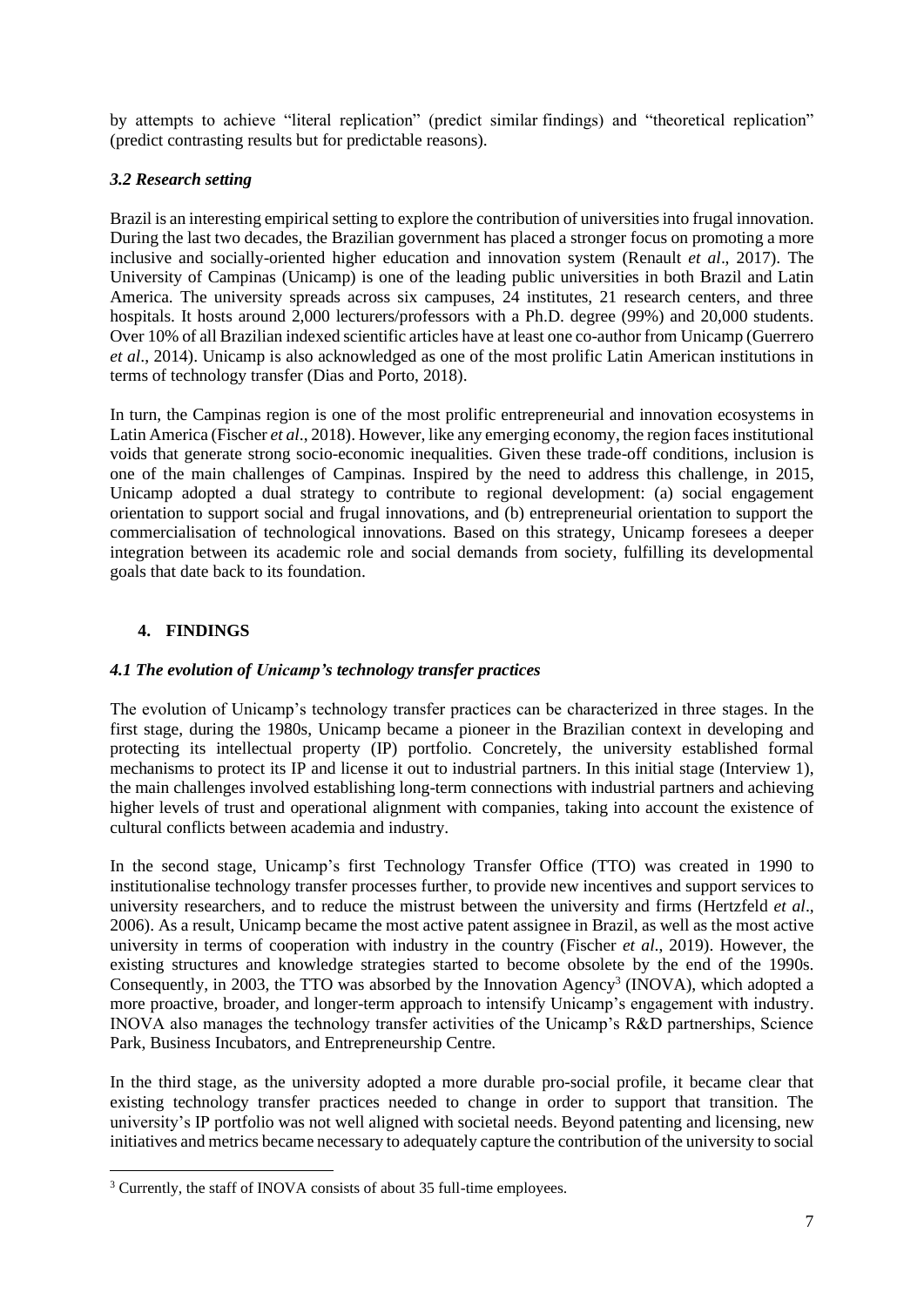and frugal innovations. Its specialisation drives the university's potential contribution to frugal innovation in some key areas such as health sciences, electrical engineering, computing, mechanical engineering, biology, chemistry, energy, and petroleum. Unicamp's R&D partnership capabilities with public and private agents involved in the regional innovation ecosystem represent another opportunity for a strong social and frugal innovation contribution. This third stage started around 2005 with the implementation of the Brazilian Innovation Act instated in 2004. This new regulatory framework sought to promote closer relationships between universities and markets to trigger regional development. This stage is still ongoing, as we shall discuss in the following section.

### *4.2 Unicamp's technology transfer practices and challenges for frugal innovation*

Through the interviews, we identified the following four representative cases of technology transfer practices fostering frugal innovation.

- The Center for Petroleum Studies was created within the university in 1987, building on partnerships with Royal Dutch Shell, Petrobras, and the Brazilian State Oil Industry. The purpose of this centre was to address technological barriers in the oil and gas industry. According to our interviews, all of this joint research ultimately translates into a better quality of training for students (a practice of skills transfer via teaching activities), as well as the contribution to societal goals and climate impacts (a practice of technology transfer for frugal innovations via research activities).
- An R&D project to use natural resources (polyurethane from Açaí and derivation of biomaterials from sugarcane molasses) for applications in plastic surgery was initiated in 2009. This project has the potential of exponentially aggregating value to this crop, generating wealth for those communities involved in harvesting it.
- Unicamp's partnership with the São Paulo Power and Energy Company (CPFL, part of the Chinese Group State Grid) was initiated in 2017, to generate efficient and sustainable energy. Field tests were carried out at Unicamp's main campus under the *Sustainable Campus* project. In this case, the geographical proximity allows for an intensive flow of Unicamp' students to the partner's premises.
- Drawing from the Sustainable Campus experience, Unicamp has widened collaborations, incorporating other universities, companies, and governmental bodies to jointly create the International Hub of Sustainable Development in Campinas. According to the interviewed Institutional Representative, this Hub aims at "*fostering research, teaching and outreach activities from Unicamp that focus on sustainable socio-economic development*."

Although these kinds of frugal innovation initiatives are generating an intense technological activity with a social orientation, two main challenges were highlighted during interviews. On the one hand, the difficulty of concatenating university interests with the autonomy of researchers. It can become critical when state-of-the-art technologies do not necessarily translate into cost reduction in products and processes in the short term. In this vein, one of the interviewed researchers stated that "*if some of the technologies can be cheaper than available standards (frugal), they are not necessarily affordable for disadvantaged populations. It should also be pointed out that they represent potential opportunities for technology upgrading, as they substitute imported goods that are not currently produced in Brazil".*

On the other hand, the lack of rewards/incentives for undertaking frugal innovation initiatives was identified as critical challenge by researchers and entrepreneurs from spin-off companies. It also relates to the limited market demand for science-based products in the country and the consequent scant access to specific lines of funding (for researchers) and venture capital (for entrepreneurs). Given the nature of applicable knowledge produced by the university, its evolution towards standardised products that can reach enough scale to become accessible for a broader market seems to hamper a further integration of academia into the dynamics of frugal innovation.

Regarding the influence of regional capabilities for frugal innovations, the interviews revealed that the existence of an institutional framework had facilitated networking for frugal innovation among the constituents of the regional innovation ecosystem. On the one hand, Institutional Representatives highlighted that social and environmentally responsible policy had affected industrial demands during interactions with Unicamp. This perception is also supported by researchers involved in an R&D project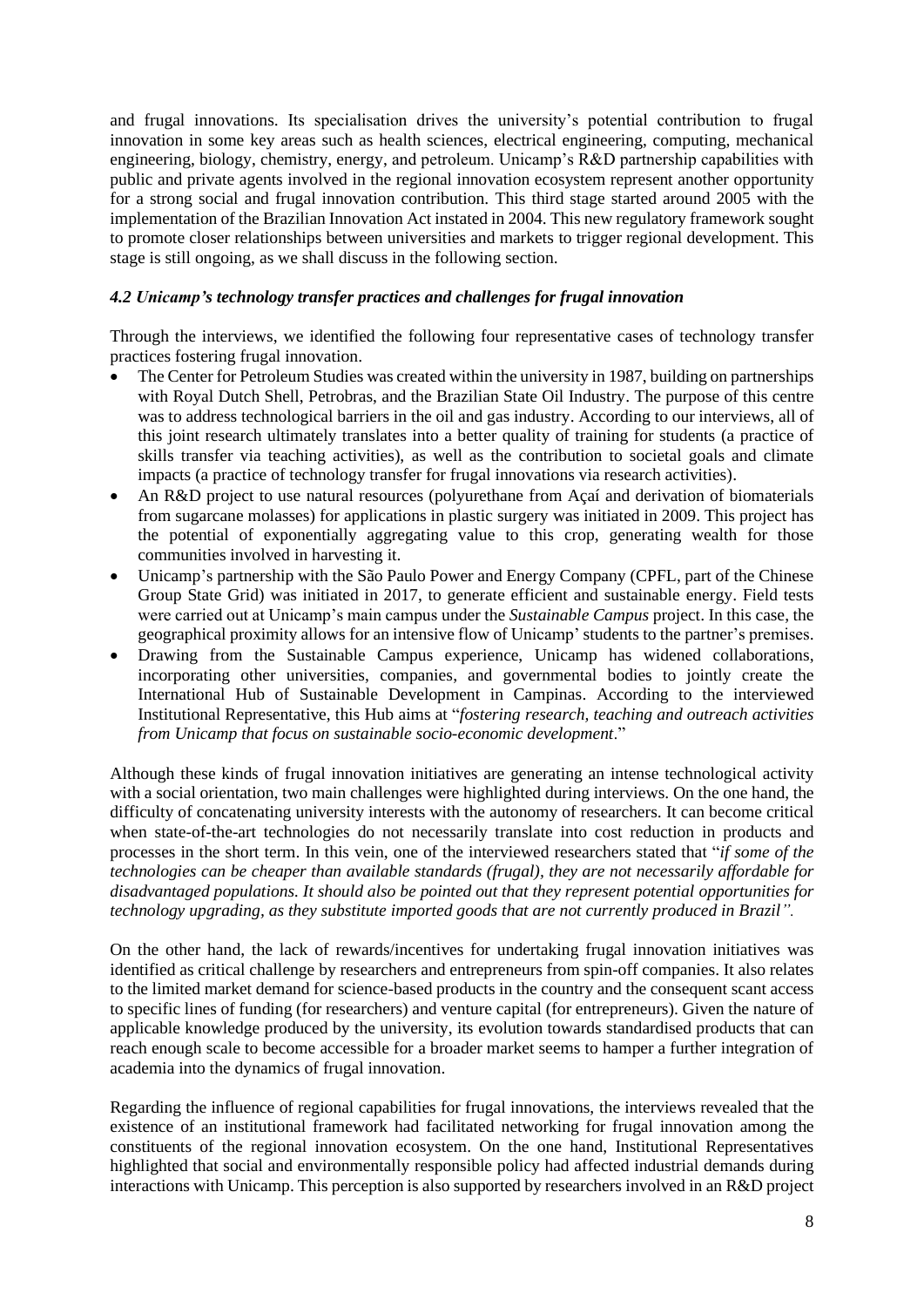addressing issues related to environmental sustainability and energy efficiency. The interviewees recognized the impact of sectoral policies on the promotion of joint R&D projects with public/private agents, as well as strategic mechanisms that have strengthened connections with industry. Similarly, interviews with research center members and entrepreneurs belonging to spin-off companies have stressed the importance of Unicamp's technology transfer structures. According to their perceptions, the Innovation Agency facilitates the approximation with industry as well as actively fosters a stronger (social) entrepreneurial culture among the academic community, thus promoting frugal innovations.

As expressed by a research group leader, "*in the past, collaborating with companies was frowned upon in the public university, you could only do research. Then one day, we ran out of money, and people started asking, 'how are we going to fund research now? Now we have to resort to private firms' […] younger researchers and faculty are also renewing the environment with fresher ideas*". On the other hand, these processes do not take place quickly. One researcher from a different research group had the perception that, except for multinational firms, there is a lack of engagement in R&D collaboration for frugal innovations in Brazil. In this vein, a manager from a large firm described the evolution of relationships with the university as moving from initial informal contacts that usually take years to translate into actual joint projects. In this regard, what the firm notices is "*complementarity […] Unicamp offers strong conceptual and academic knowledge […] when you bring in an academic partner, with a different perspective […] it is there where new technology comes to life, a new concept, that is going to be applied further down the road"*.

Similarly, the perception from companies also points to barriers associated with the slowness of internal processes at the university, turning contractual agreements into excessively lengthy processes. Additionally, another critical form of integration consists in the extensive flow of undergraduate and graduate students to occupy positions at firms, an aspect that is perceived as a relevant source of input for further interactions with the academic environment, reinforcing the idea that this shared research environment can improve the quality of teaching. The typical characteristics of frugal innovation projects are likely to compound all those challenges, particularly when articulated in partnership with small and informal businesses from poor communities.

## *4.3 Unicamp's skills transfer practices and the role of students*

Unicamp has established entrepreneurial and social innovation as two critical areas in its educational portfolio. Besides offering traditional entrepreneurship courses for students from different disciplines, strong institutional support exists for junior enterprises, involving undergraduate students in business activities from an early stage of their formation.

Also, Unicamp has a strong commitment to the inclusion of low-income students. A cornerstone initiative in this regard is the Program for Higher Interdisciplinary Education (ProFIS). This pioneering program in Brazil favours students from public high schools in Campinas facing situations of social vulnerability. It allows them to undertake an interdisciplinary education program for two years before deciding if they wish to pursue a formal university degree. Moreover, Unicamp has long been including social and racial quotas in its entry exams, aiming at reducing access inequalities. Its latest action in this regard was the engagement with indigenous communities to select students from tribes in the Amazon region. Most importantly, these programs are complemented with strategies to reduce dropout rates, with the provision of financial assistance through scholarships, psychological services, and access to housing facilities.

Other forms of student engagement with frugal, social, and environmental innovations involve active learning in research projects. For instance, a new course for undergraduates has its focus on the development of a pipeline for household energy generators, starting from technical feasibility studies and reaching the stage of prototypes by the end of the program. An interview with a Research Group leader clarified that when this kind of initiative is embedded in joint projects with industry, there are often offerings of scholarships funded by companies. In this sense, Unicamp is incorporating students as an integral part of its developmental activities and frugal innovation projects.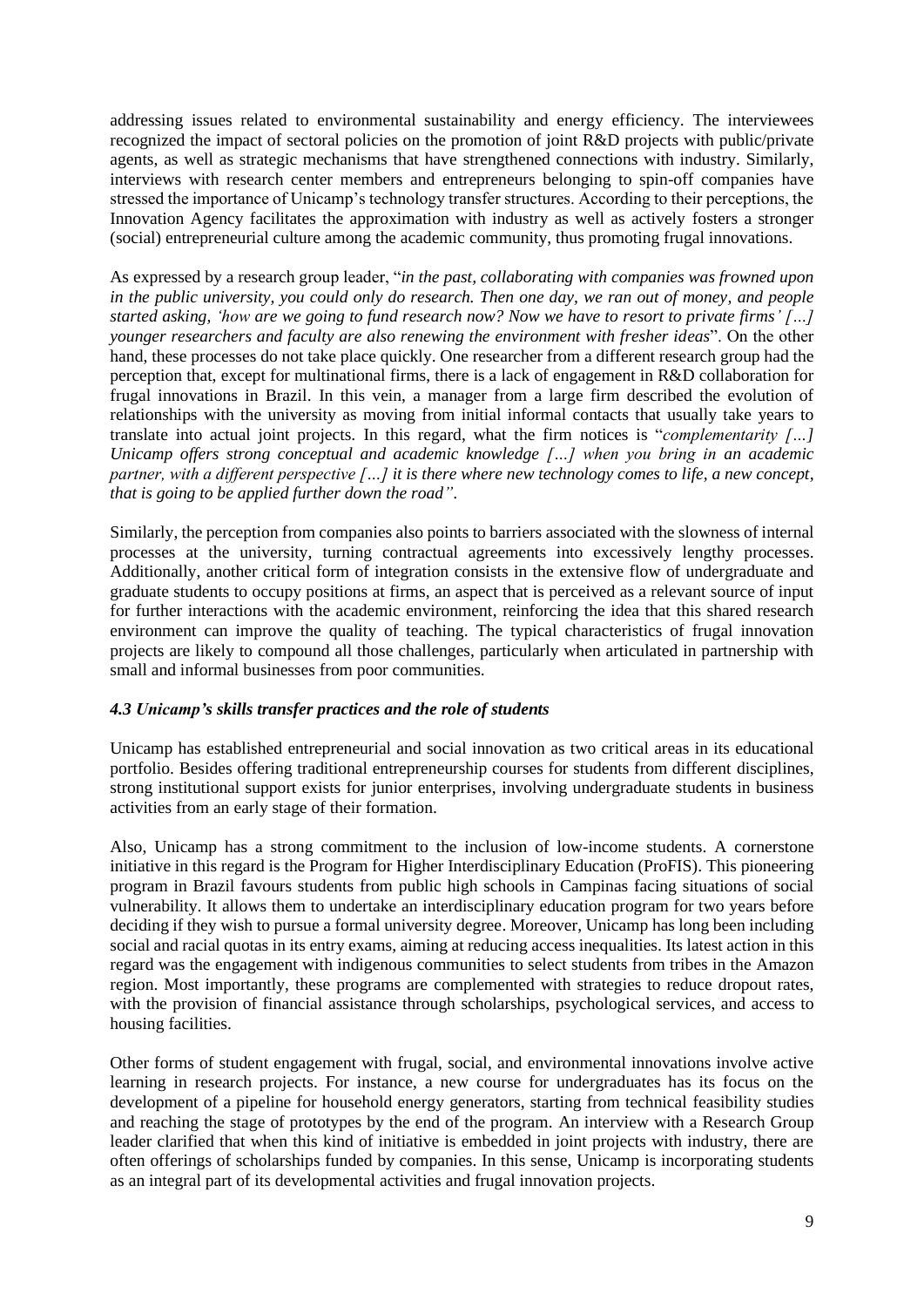Student bodies represent a relevant part of the educational development, going beyond the classroom and laboratories, promoting social entrepreneurship and linkages with vulnerable communities. However, interviewed students highlighted two challenges. First, given the low level of engagement of faculty members in students' initiatives, the challenge is improving inclusion through Unicamp's research and mentoring projects, which tend to focus on more technologically advanced projects led by senior faculty. Second, although structures and innovation models exist, their translation into application implies the need for cost-effective technology. A relevant example of such type of frugal innovations is a recent project to develop tents designed to assist populations from areas affected by natural disasters, resulting in products that are affordable and simple to assemble. Given the resource scarcity, the main challenge here was the limited availability of funds for undertaking frugal-oriented projects.

#### *4.4 Beyond science: Unicamp as a cradle for entrepreneurs*

During our interviews, academic entrepreneurs have clearly expressed that the culture of the university promotes entrepreneurship through dedicated policies and initiatives. In this regard, the strategic importance of business incubators was highlighted, offering managerial support and access to networks that enhance the capabilities of these new ventures. Unicamp offers not only an incubator for high-tech ventures, but also an incubator dedicated to supporting social technologies, oriented towards promoting inclusion, and generation of income for vulnerable groups. Projects include cooperatives that deal with basic sanitation and agroecological techniques. Interestingly, this environment is strongly connected with research activities, and several undergraduate and graduate students have been involved in training and research focusing on the dynamics and impacts of these businesses. Also, the Unicamp Ventures Community was launched in 2006 as a structure that seeks to thicken entrepreneurs' connections with other agents – such as the financial system – and to offer mentoring for newcomers.

The exchanges that take place through academic collaboration with the outside environment – including firms and research institutes - have been pinpointed by interviewed academic entrepreneurs as a critical pillar for achieving technological development, indicating the role of a dense ecosystem. In practical terms, these linkages were translated, for example, into technologies that allow early detection of breast cancer that can be applied at significantly lower costs than existing apparatuses used for mammography. Other spin-offs achieved similar cost reduction results for the physical rehabilitation of medical patients and bioengineering techniques. These serve to illustrate the results achieved in terms of health-related frugal innovations, a significant area of interest in this domain (Bianchi *et al*., 2017).

Close ties with companies in a large research project for environmental sustainability and efficiency also resulted in many spin-off companies, as reported by a Research Group leader. In this regard, the project functioned as a testing field for developing new technologies, while networking activities with large incumbent firms opened up market opportunities for students to pursue entrepreneurial career paths. Again, the entrepreneurship-friendly culture of the university facilitated these processes. Besides, the financial support provided for R&D in small companies has proved strategic to leverage these start-ups. Behind these funding is the São Paulo Research Foundation (Fapesp), a state-level public entity,

Despite those success stories, the promotion of entrepreneurship within Unicamp faces substantial challenges, which are even more significant in the case of social and frugal innovations. It can be attributed to the overall regulatory framework and macroeconomic conditions of the Brazilian economy, as well as a lack of training for entrepreneurship in STEM fields. A Research Center leader emphasised these barriers: "*where are the spin-offs? It is all challenging in Brazil […]We are not trained to become entrepreneurs. It is only now that this model has become known […] in doctoral theses I start to perceive a context of market orientation and innovation, aiming at generating products or processes, and that the student is no longer dependent on finding a position as a faculty member in a university, he now can become an entrepreneur*". An additional aspect of interest in this discussion refers to the bureaucratic requirements for entrepreneurs to remain connected to the university's laboratories and research infrastructure. One entrepreneur highlighted that the documentation and procedures he has to go through in order to formalise a partnership with a research unit of Unicamp are excessive for a small firm. While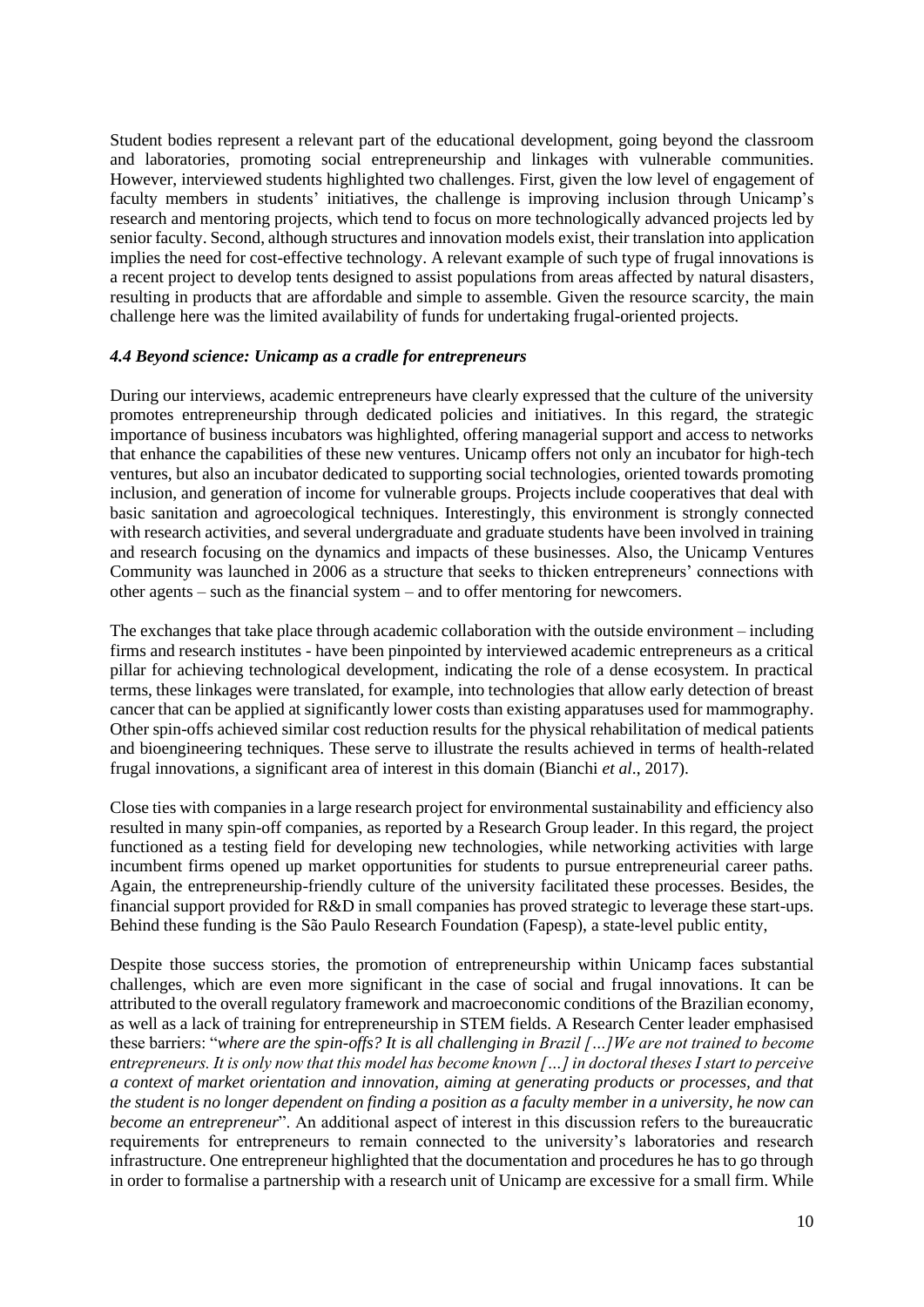large corporations can dedicate resources and people to navigate through these processes, it becomes hard for a start-up to dedicate time to this. As a result, there is a lack of incentives for spin-offs to collaborate more closely with academia once their company is created.

## **5. DISCUSSION**

The case study analysis enables us to suggest a set of theoretical propositions, which nevertheless should be taken as tentative, given the partial and exploratory nature of our empirical study. We expect that these propositions can offer insights to develop a research agenda on the contribution of entrepreneurial universities to frugal innovation. Figure 1 presents a conceptual framework to understand the elements that should be considered in the design of entrepreneurial universities' strategies to manage technology and skills transferred during the development of frugal innovation projects. We advance on the model proposed by McKelvey and Zaring (2018) by offering a more detailed perspective of agents and flows involved in the generation and diffusion of frugal innovations originating from academic settings. Following our case study, we also add emphasis to the contextual conditions involved in these dynamics, including the innovation ecosystem, dedicated policies, and the connection between frugal innovation and broader societal outcomes.

---- Insert Figure 1 here ----

The entrepreneurial university's capabilities are relevant conditions in the implementation of strategic practices for managing the transfer of technology and skills from academia for the generation of frugal innovations. Our findings point to various challenges at the university level associated with translating scientific and technological developments into accessible, inclusive, and sustainable innovations. In particular, critical elements identified in our field research encompass the internal dynamics of relationships among members of the academic community, bureaucratic procedures regulating interactions with external agents, and incentive systems associated with performance measurement and rewards. These findings are aligned with prior observations on processual conditions for social and frugal innovations to arise (Bayuo *et al*., 2020). Assuming the relevance of university capabilities, our case study results lead to the following proposition:

Proposition 1: The effectiveness of entrepreneurial universities' strategies for managing technology transfer in frugal innovations is shaped by the university capabilities associated with:

- a. *Leveraging a collaborative culture involving all members of the academic community and oriented towards the generation of positive social impacts.*
- b. *Setting up institutional channels that facilitate connections with external agents to facilitate co-creation of value for underserved groups of society.*
- c. *Designing incentive structures that reward the commitment of researchers and faculty with frugal innovation projects based on high-quality science.*

Regarding the industry side, the results of our analysis suggest that firms can also benefit from establishing linkages with universities based on frugal innovation dynamics. While universities in Brazil are often perceived as potential sources of advanced R&D (Fischer *et al*., 2019), contributions could be enhanced by a stronger focus on cost-effective, sustainable products and processes. As our interviews demonstrate, academic spin-offs often face barriers associated with the difficulty of achieving scale – a hurdle that could be overcome through closer cooperation with incumbents. By reaching out to large, untapped markets, firms could achieve higher levels of competitiveness through joint initiatives with universities, ultimately generating higher levels of social welfare.

Following this rationale, regional capabilities embedded in the innovation ecosystem seem to be critical for institutionalising and legitimising the social orientation of knowledge transfer from academia. The capabilities required for universities and firms justify why policymakers should play a role in facilitating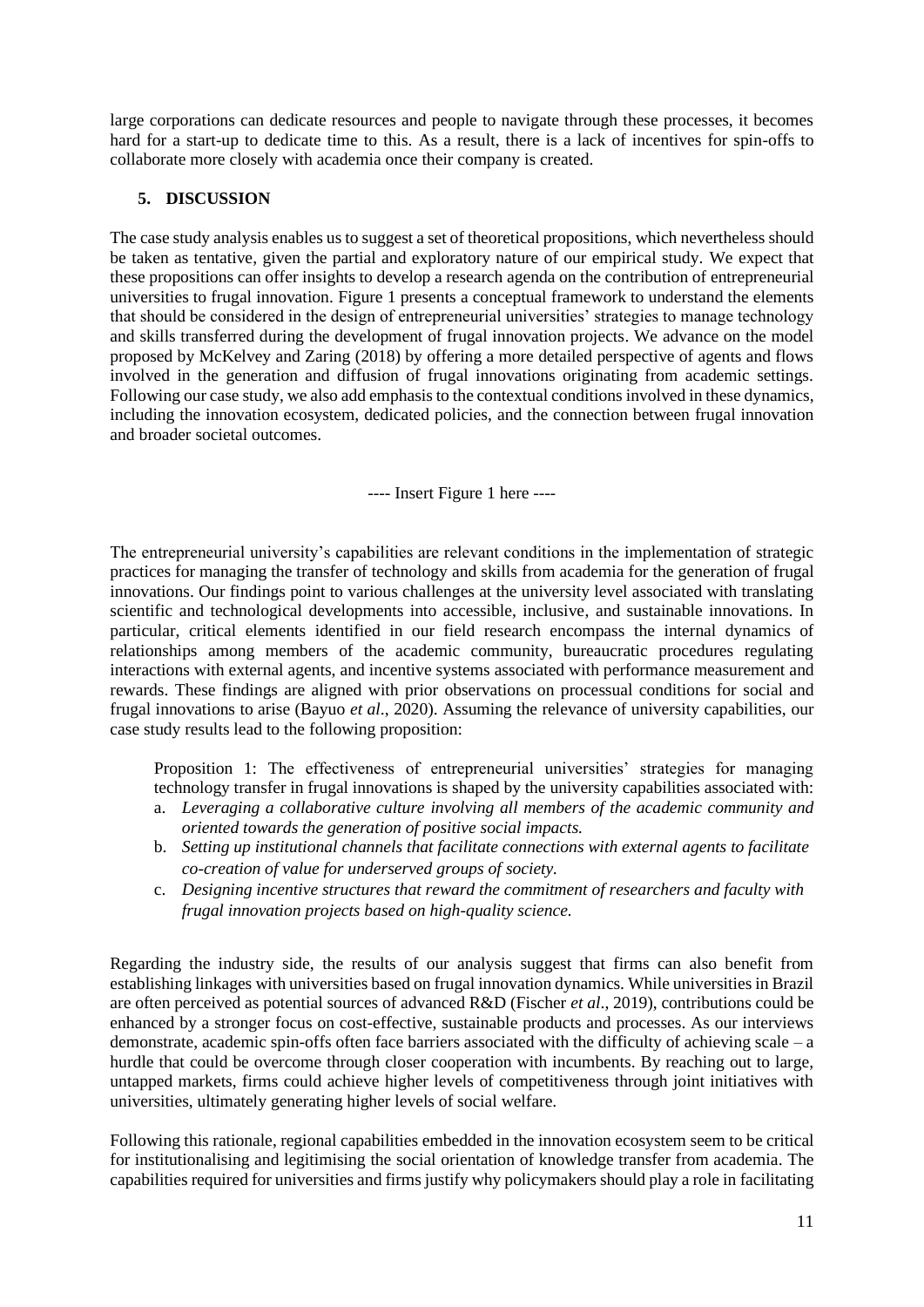the establishment of linkages in innovation ecosystems. In this process, technology upgrading should be coupled with more immediate needs associated with vulnerable communities and the natural environment. Also, our case study highlighted the critical role of the São Paulo Research Foundation (Fapesp) in promoting university-business interactions through the funding of research projects and also through initiatives that explicitly target technology transfer. Assuming the relevance of industrial capabilities and social engagement, we propose:

Proposition 2: The effectiveness of entrepreneurial universities' practices towards the generation of frugal innovations is *moderated by the dynamics of surrounding innovation ecosystems*, comprising complementary agents, institutions, the density of interactions, and overall orientation towards societal and environmental impacts.

Lastly, in a broader context, industrial policies and science, innovation, and higher education policies delineate the rules of the game concerning agents' behaviour towards frugal innovation practices. As shown in Figure 1, the density of connections in the university-industry system could be improved, since some relationships are still unidirectional or present only weak ties. It can be problematic in developing countries' contexts where academia has a pivotal role in shaping the competitive capabilities of firms (Eun *et al*., 2006). Overarching institutional settings at the national level can either foster or hamper the engagement of universities in collaborative networks for frugal innovations. Ultimately, these initiatives are expected to drive societal and environmental impacts that can spillover nationally and internationally. Based on these arguments, we propose:

Proposition 3: the effectiveness of entrepreneurial universities' strategies for managing technology transfer in frugal innovations is directly influenced by the *existence/absence of adequate policies that promote social engagement in industrial activities, scientific research, and higher education*.

## **6. IMPLICATIONS AND CONCLUDING REMARKS**

This paper analysed the strategic knowledge transfer practices implemented by entrepreneurial universities for fostering frugal innovations in emerging economies. Building on a case study of the University of Campinas, we propose a conceptual framework and a set of theoretical propositions that contribute to the ongoing academic discussions regarding (a) the strategic knowledge transfer practices implemented by entrepreneurial universities in emerging economies (Guerrero *et al*., 2019a, 2019b); and (b) the participation of entrepreneurial universities in the generation of frugal innovations to meet societal challenges (Annala *et al*., 2018; Chataway *et al*., 2014; Zeschky *et al*., 2011). The study provides relevant implications for the different stakeholders involved in developing university-business linkages for frugal innovations in emerging economies.

First, universities should strengthen internal ties between members of the academic community for the joint generation and dissemination of useful knowledge for frugal innovations. Reducing bureaucratic barriers for interactions with external agents, as well as setting up incentive schemes that reward involvement with frugal innovation, are critical for success. Frugal innovation, social innovation, and sustainability are emerging activities that have still not gained full legitimacy within the traditional organizational structures of universities. Existing incentives tend to prioritize other more traditional activities of universities' third missions, such as patent licensing, high-tech spin-offs, and incomegenerating consulting activities. Thus, a cultural shift is necessary to foster the kind of institutional change that re-aligns academic incentives towards frugal and social innovations, integrating them into specific policies and strategies throughout the academic system (Lozano *et al*., 2015).

Second, entrepreneurs and different types of incumbent firms need to intensify their connections with the academic environment to foster frugal innovation and sustainable development. It also requires building a more "purpose-driven" innovation ecosystem (Dahlmann *et al*., 2020), where entrepreneurs and incumbents integrate social, frugal and environmental objectives into their organizational purpose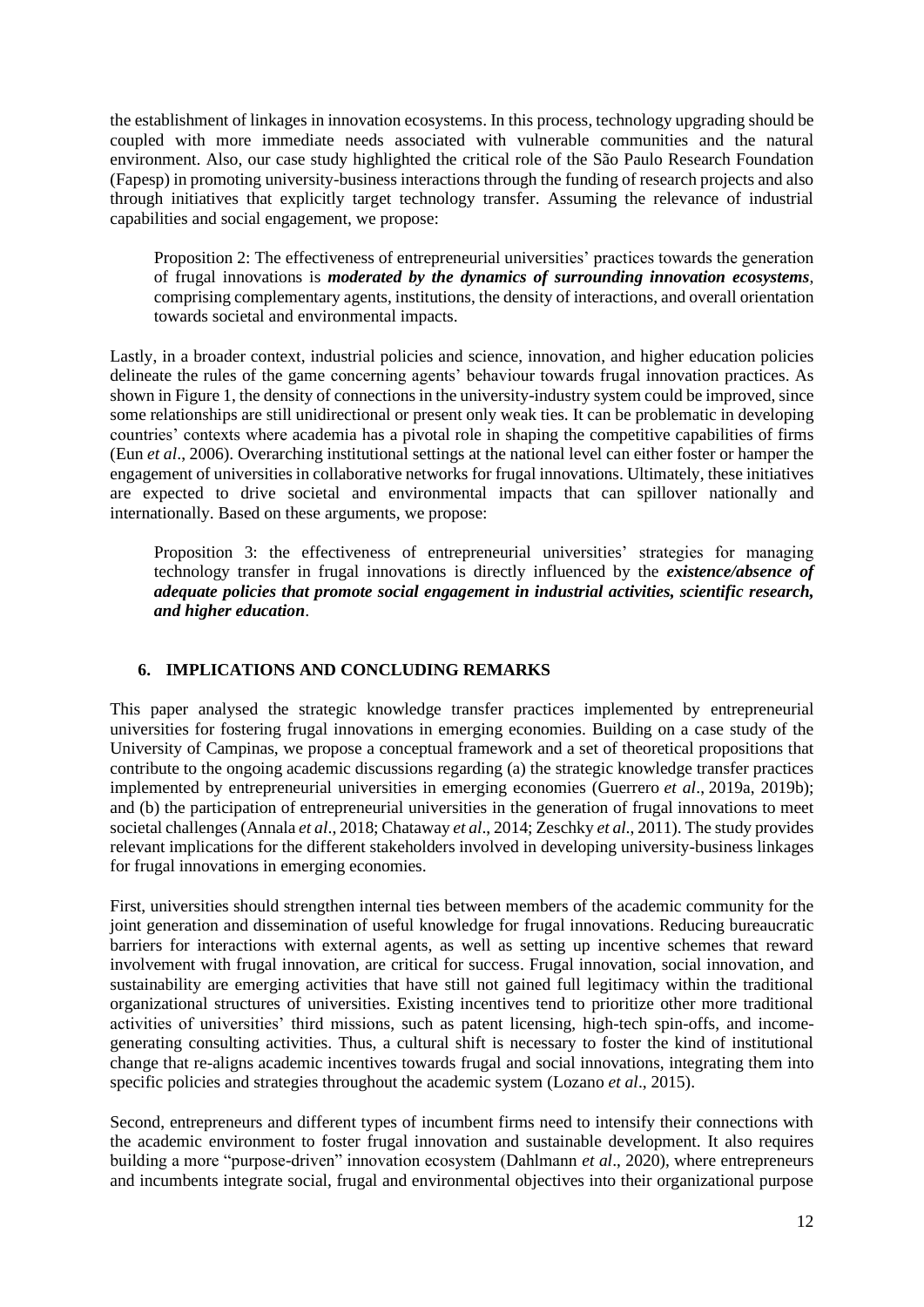rather than focussing only on financial objectives, and where they engage in new modes of collaboration with universities to achieve those objectives.

Third, policymakers in the field of innovation and higher education policies should also support a shift in the third mission of universities towards social, environmental, and frugal innovation. In particular, rather than seeking to import best-practice third mission instruments adopted in developed countries, policymakers in emerging countries should embrace a more context-specific approach to universityindustry knowledge transfer that prioritizes frugal innovation and sustainable development (Benneworth *et al*., 2016; Guimón, 2017). For this purpose, each country needs to carefully select the most appropriate mix of policy instruments among those available, after carefully considering the local context and subject to a budget constraint (Guimón and Paunov, 2019). Also, the results of our study suggest that adopting an inclusive policy approach is of paramount importance, providing incentives that promote the participation of the different stakeholders involved in the entrepreneurial and innovation ecosystem, including disadvantaged communities and students. To achieve this, however, the engagement of civil society organizations such as associations, NGOs, and community leaders is also critical for the success of knowledge transfer initiatives oriented towards frugal innovation.

Finally, it is important to stress again that focussing only on university-level initiatives is likely to be inefficient in the absence of complementary actions involving innovation ecosystems and the broader institutional settings that shape agents' behaviour towards the co-creation of frugal innovations. Accordingly, the combination of efforts among policymakers, university managers, firms, and civil society are pivotal for such initiatives to take-off.

We acknowledge that our study has several limitations. Similar to previous studies in emerging economies (Guerrero *et al*., 2018), the critical challenge has been accessing longitudinal information. The analysis of strategic management practices for frugal innovation requires an evolutionary perspective. In this study, we tried to address the influence of the "variable time" using secondary sources of information (official documents and reports) in the Unicamp case. However, the collection of longitudinal information like subjective metrics based on the retrospective opinion of the respondents as well as objective metrics captured from multiple universities about the phenomenon should be considered in a future research agenda. The second limitation is related to the theoretical complexity of this phenomenon. A natural extension of this study should measure the social impact/effectiveness of university/regional capabilities for frugal innovation. Finally, policies and assessments often mirror trends observed in the developed world. It is unfortunate, as universities' connections with industries in laggard nations could provide more meaningful outcomes if better connected with the local environment. Further analyses in different contexts through qualitative and quantitative studies could explore the effective contributions of university-business linkages for frugal innovation, sustainable development and social inclusion.

## **REFERENCES**

- Agarwal, N., and Brem, A. (2017), "Frugal innovation-past, present, and future", *IEEE Engineering Management Review*, Vol. 45 No. 3, pp. 37-41.
- Agarwal, N., Grottke, M., Mishra, S., and Brem, A. (2017), "A Systematic Literature Review of Constraint-Based Innovations: State of the Art and Future Perspectives", *IEEE Transactions on Engineering Management*, Vol. 64 No. 1, pp. 3-15.
- Altmann, P., and Engberg, R. (2016), "Frugal Innovation and Knowledge Transferability", *Research-Technology Management*, Vol. 59 No. 1, pp. 48-55.
- Annala, L., Sarin, A., and Green, J. (2018), "Co-production of frugal innovation: Case of low cost reverse osmosis water filters in India", *Journal of Cleaner Production*, Vol. 171, pp. 110-118.
- Ardito, L., Ferraris, A., Petruzzelli, A. M., Bresciani, S., and Giudice, M. del (2018), "The role of universities in the knowledge management of smart city projects", *Technological Forecasting and Social Change,* Vol. 142, pp. 312-321.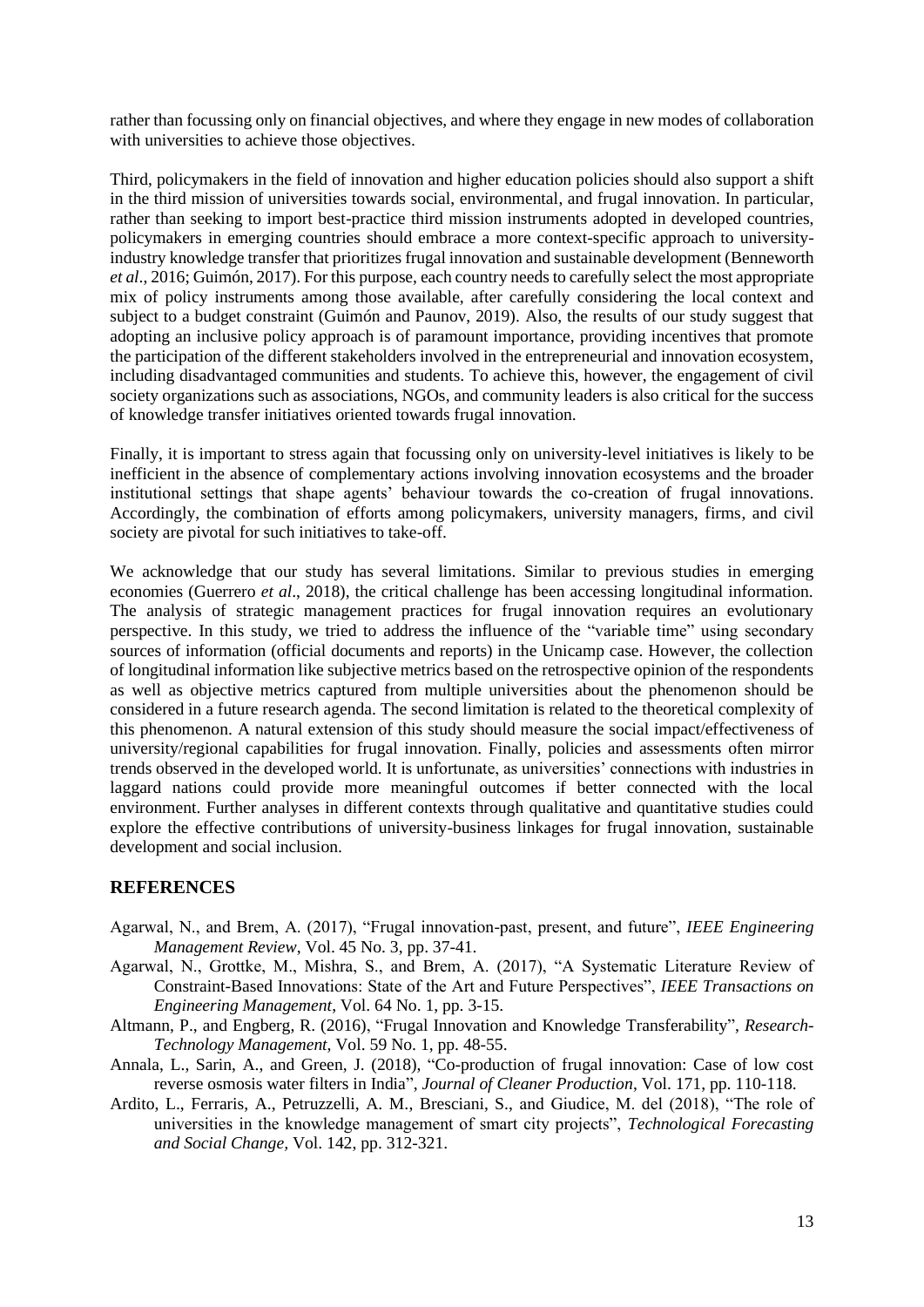- Arocena, R., and Sutz, J. (2017), "Inclusive knowledge policies when ladders for development are gone: Some considerations on the potential role of universities", in Brundenius, C. *et al*. (eds.), *Universities, Inclusive Development and Social Innovation*. Springer, Cham, pp. 49-69.
- Arocena, R., Göransson, B., and Sutz, J. (2015), "Knowledge policies and universities in developing countries: Inclusive development and the "developmental university", *Technology in Society*, Vol. 41, pp. 10-20.
- Audretsch, D. (2014), "From the entrepreneurial university to the university for the entrepreneurial society", *Journal of Technology Transfer*, Vol. 39 No. 3, pp. 313-321.
- Basu, R., Banerjee, P., and Sweeny, E. (2013), "Frugal innovation: core competencies to address global sustainability", *Journal of Management for Global Sustainability*, Vol. 1 No. 2, pp. 63-82.
- Bayuo, B., Chaminade, C., and Göransson, B. (2020), "Unpacking the role of universities in the emergence, development and impact of social innovations – A systematic review of the literature", *Technological Forecasting and Social Change*, Vol. 155, pp. 1-11.
- Benneworth, P., and Cunha, J. (2015), "Universities' contributions to social innovation: reflections in theory & practice", *European Journal of Innovation Management*, Vol. 18 No. 4, 508-527.
- Benneworth, P., and Jongbloed, B. W. (2010), "Who matters to universities? A stakeholder perspective on humanities, arts and social sciences valorisation", *Higher Education*, Vol. 59 No. 5, pp. 567- 588.
- Benneworth, P., Pinheiro, R., and Sánchez-Barrioluengo, M. (2016), "One size does not fit all! New perspectives on the university in the social knowledge economy", *Science and Public Policy*, Vol. 43, No. 6, pp. 731-735.
- Bianchi, C., Bianco, M., Ardanche, M., and Schenck, M. (2017), "Healthcare frugal innovation: A solving problem rationale under scarcity conditions", *Technology in Society*, Vol. 51, pp. 74-80.
- Blume-Kohout, M. (2014), "Understanding the gender gap in STEM fields entrepreneurship", *US Small Business Administration Office of Advocacy Report*, (424).
- Brundenius, C., Göransson, B., and Mello, J. M. (eds.) (2017), "*Universities, Inclusive Development and Social Innovation",* Springer, Cham.
- Cajaiba-Santana, G. (2014), "Social innovation: Moving the field forward. A conceptual framework", *Technological Forecasting and Social Change*, Vol. 82, pp. 42-51.
- Chaminade, C., Lundvall, B., and Haneef, S. (2018), "*Advanced Introduction to National Innovation Systems",* Edward Elgar, Cheltenham.
- Chataway, J., Hanlin, R., and Kaplinsky, R. (2014), "Inclusive innovation: an architecture for policy development", *Innovation and Development*, Vol. 4, No. 1, pp. 33-54.
- Cope, A. P., Barnes, M., Belson, A. *et al*. (2018), "The RA-MAP Consortium: a working model for academia–industry collaboration", *Nature Reviews Rheumatology*, Vol. 14 No. 1, pp. 53-61.
- Cozzens, S., and Kaplinsky, R. (2010), "Innovation, Poverty, and Inequality: Cause, Consequence, or Co-evolution?", in Lundvall, B. *et al*. (eds.), *Handbook on Innovation Systems and Developing Countries*. Edward Elgar, Cheltenham, pp. 57-82.
- Crisp, L. (2014), "Mutual learning and reverse innovation: where next?", *Globalization and Health*, Vol. 10 No. 14, pp. 1-4.
- Dahlmann, F., Stubbs, W., Raven, R., and de Albuquerque, J. P. (2020). "The 'purpose ecosystem': Emerging private sector actors in earth system governance", *Earth System Governance*, 100053.
- Dias, A. A., and Porto, G. (2018), "Technology transfer management in the context of a developing country: Evidence from Brazilian universities", *Knowledge Management Research and Practice*, Vol. 16 No. 4, pp. 525-536.
- Dost, M., Pahi, M., Magsi, H., and Umrani, W. (2019), "Effects of sources of knowledge on frugal innovation: moderating role of environmental turbulence", *Journal of Knowledge Management*, Vol. 23, No. 7, pp. 1245-1259.
- Durán-Romero, G., and Laguna-Molina, N. (2017), university and sustainable urban development. Indicators for analysis and evaluation", *European Journal of Sustainable Development*, Vol. 6 No. 4, pp. 279-288.
- Eisenhardt, K. M. (1989), "Building theories from case study research", *Academy of Management Review*, Vol. 14 No. 4, pp. 532-50.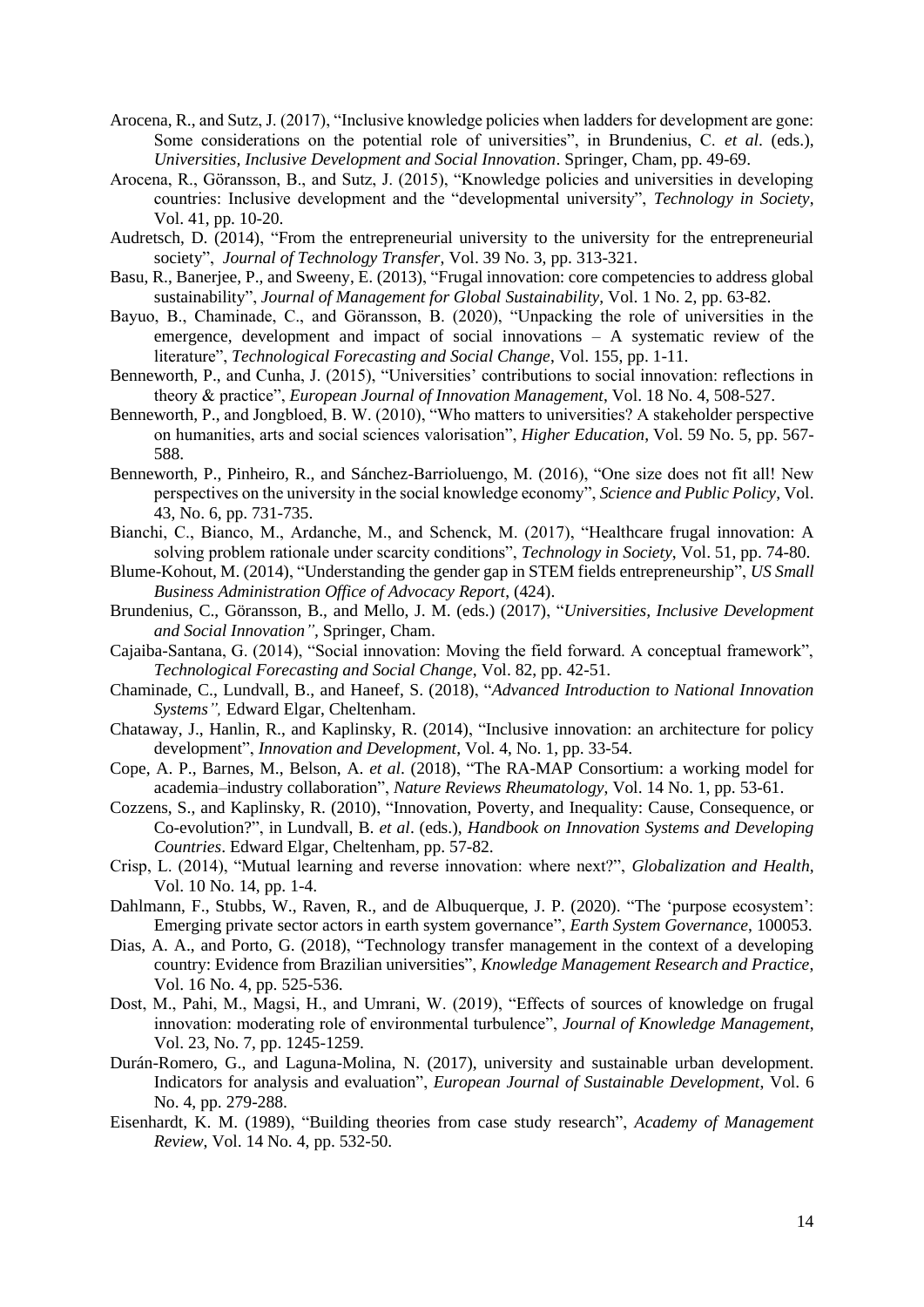- Eun, J., Lee, K., and Wu, G. (2006), "Explaining the 'University-run enterprises' in China: A theoretical framework for university–industry relationship in developing countries and its application to China", *Research Policy*, Vol. 35 No. 9, pp. 1329-1346.
- Fischer, B., Queiroz, S., and Vonortas, N. (2018), "On the location of knowledge-intensive entrepreneurship in developing countries: lessons from São Paulo, Brazil", *Entrepreneurship and Regional Development*, Vol. 30 No. 5-6, pp. 612-638.
- Fischer, B., Schaeffer, P., and Vonortas, N. (2019), "Evolution of University-Industry Collaboration in Brazil from a Technology Upgrading Perspective", *Technological Forecasting and Social Change,* Vol. 145, pp. 330-340.
- Guerrero, M., and Urbano, D. (2012), "The development of an entrepreneurial university", *Journal of Technology Transfer,* Vol. 37 No. 1, pp. 43-74.
- Guerrero, M., and Urbano, D. (2016a), "The impact of Triple Helix agents on entrepreneurial innovations' performance: An inside look at enterprises located in an emerging economy", *Technological Forecasting and Social Change*, Vol. 119, 294-309.
- Guerrero, M., and Urbano, D. (2016b), "The Transformative Role of Universities: Determinants, Impacts, and Challenges*"*, in Leitão, J., and Alves, H. (eds.), *Entrepreneurial and Innovative Practices in Public Institutions*. Springer, Cham, pp. 1-17.
- Guerrero, M., and Urbano, D. (2019), "A research agenda for entrepreneurship and innovation: the role of entrepreneurial universities", in Audretsch, D., Lehmann, E. and Link, A. (eds), *A Research Agenda for Entrepreneurship and Innovation*. Edward Elgar, Cheltenham, pp. 107-133.
- Guerrero, M., Cunningham, J. A., and Urbano, D. (2015), "Economic impact of entrepreneurial universities' activities: An exploratory study of the United Kingdom", *Research Policy,* Vol. 44 No. 3, pp. 748-764.
- Guerrero, M., Herrera, F., and Urbano, D. (2019a), "Strategic knowledge management within subsidised entrepreneurial university-industry partnerships", Management Decision, *,* Vol. 57 No. 12, pp. 3280-3300.
- Guerrero, M., Urbano, D., Cunningham, J. A., and Gajon, E. (2018), "Determinants of Graduates' Start-Ups Creation across a Multi‐Campus Entrepreneurial University: The Case of Monterrey Institute of Technology and Higher Education", *Journal of Small Business Management,* Vol. 56 No. 1, pp. 150-178.
- Guerrero, M., Urbano, D., Fayolle, A., Klofsten, M., and Mian, S. (2016), "Entrepreneurial universities: emerging models in the new social and economic landscape", *Small Business Economics*, Vol. 47 No. 3, pp. 551-563.
- Guerrero, M., Urbano, D., and Gajón, E. (2014), "The Internal Pathways that Condition University Entrepreneurship in Latin America: An Institutional Approach", in Hoskinson, S. and Kuratko, D. (eds), *Innovative Pathways for University Entrepreneurship in the 21st Century (Advances in the Study of Entrepreneurship, Innovation and Economic Growth, Vol. 24)*. Emerald Group Publishing, Bingley.
- Guerrero, M., Urbano, D., and Herrera, F. (2019b), "Innovation practices in emerging economies: Do university partnerships matter?", *Journal of Technology Transfer*, Vol. 44 No.2, pp. 615-646.
- Guimón, J. (2017), "Policies to promote science-industry links and technology commercialisation in emerging countries: the case of Kazakhstan's Technology Commercialization Project", *International Journal of Technological Learning, Innovation and Development*, Vol. 9 No. 1, pp. 1-16.
- Guimón, J., and C. Paunov (2019), "Science-industry knowledge exchange: A mapping of policy instruments and their interactions", *OECD Science, Technology and Industry Policy Papers*, No. 66.
- Hart, S., Sharma, S., and Halme, M. (2016), "Poverty, Business Strategy, and Sustainable Development", *Organization and Environment*, Vol. 29 No. 4, pp. 401-415.
- Hartley, J. (2014), "New development: Eight and a half propositions to stimulate frugal innovation", *Public Money and Management*, Vol. 34 No. 3, pp. 227-232.
- Heaton, S., Siegel, D. S., and Teece, D. J. (2019), "Universities and innovation ecosystems: a dynamic capabilities perspective", *Industrial and Corporate Change*, Vol. 28 No 4, pp. 921-939.
- Herrera, F., Guerrero, M., and Urbano, D. (2018), "Entrepreneurship and Innovation Ecosystem's Drivers: The Role of Higher Education Organizations", in Leitão, J., Alves, H., Krueger, N., and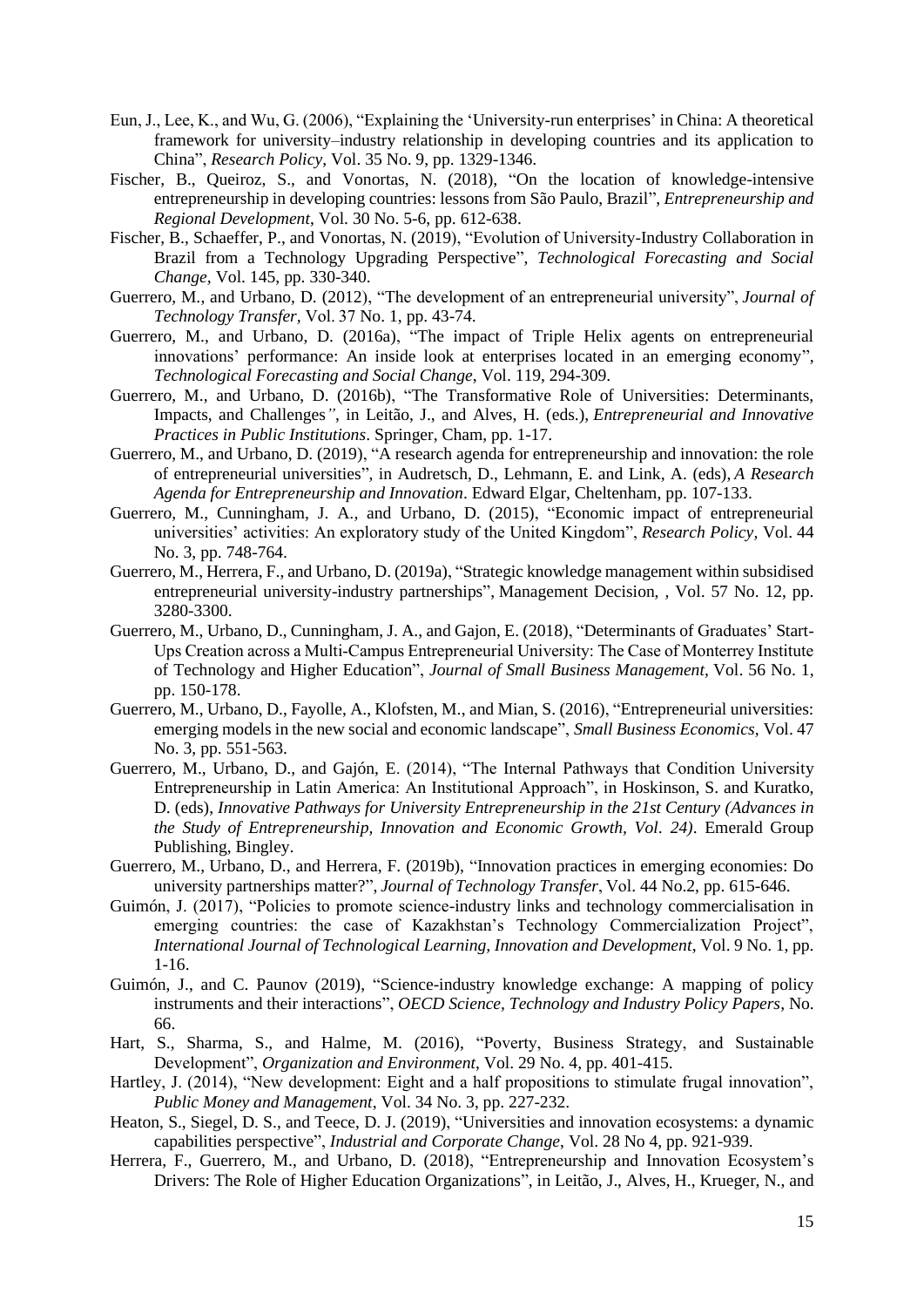Park, J. (eds.), *Entrepreneurial, Innovative and Sustainable Ecosystems*. Springer, Cham, pp. 109-128.

- Hertzfeld, H., Link, A., and Vonortas, N. (2006), "Intellectual property protection mechanisms in research partnerships", *Research Policy*, Vol. 35 No. 6, pp. 825-838.
- Hossain, M. (2018), "Frugal innovation: A review and research agenda", *Journal of Cleaner Production*, Vol. 182, pp. 926-936.
- Hossain, M., Simula, H., and Halme, M. (2016), "Can frugal go global? Diffusion patterns of frugal innovations", *Technology in Society*, Vol. 46, pp. 132-139.
- Kahle, H., Dubiel, A., Ernst, H., and Prabhu, J. (2013), "The democratizing effects of frugal innovation: Implications for inclusive growth and state-building", *Journal of Indian Business Research*, Vol. 5 No. 4, pp. 220-234.
- Karnani, A. (2007), "The mirage of marketing to the bottom of the pyramid: How the private sector can help alleviate poverty", *California Management Review,* Vol. 49, pp. 90–111.
- Klofsten, M., Fayolle, A., Guerrero, M., Mian, S., Urbano, D., and Wright, M. (2019), "The entrepreneurial university as driver for economic growth and social change-Key strategic challenges", *Technological Forecasting and Social Change*, Vol. 141, pp. 149-158.
- Kruss, G. (2017), "Engaged Universities and Inclusive Development: Grappling with New Policy Directions in South Africa?", in Brundenius, C., Göransson, B., and Carvalho de Mello, J. M. (eds.), *Universities, Inclusive Development and Social Innovation*. Springer, Cham, pp. 223-253.
- Leih, S., and Teece, D. (2016), "Campus leadership and the entrepreneurial university: A dynamic capabilities perspective", *Academy of Management Perspectives*, Vol. 30 No. 2, pp. 182-210.
- Leliveld, A., and Knorringa, P. (2018), "Frugal Innovation and Development Research", *European Journal of Development Research*, Vol. 30 No. 1, pp. 1-16.
- Lim, C., and Fujimoto, T. (2019), "Frugal innovation and design changes expanding the costperformance frontier: A Schumpeterian approach", *Research Policy*, Vol. 48, pp. 1016-1029.
- Lorentzen, J. (2010), "Low-income countries and innovation studies: A review of recent literature", *African Journal of Science, Technology, Innovation and Development*, Vol. 2 No. 3, pp. 46-81.
- Lozano, R., Ceulemans, K., Alonso-Almeida, M. *et al*. (2015), "A review of commitment and implementation of sustainable development in higher education: results from a worldwide survey", *Journal of Cleaner Production*, Vol. 108, pp. 1-18.
- Martínez, N., Dutrénit, G., Gras, N., and Tecuanhuey, E. (2018), "Actores, relaciones estructurales y causalidad en la innovación inclusiva: un caso de telemedicina en México", *Innovar: Revista de Ciencias Administrativas y Sociales*, Vol. 28 No. 70, pp. 23-38.
- McKelvey, M., and Zaring, O. (2018), "Co-delivery of social innovations: exploring the university's role in academic engagement with society", *Industry and Innovation*, Vol. 25 No. 6, pp. 594-611.
- Melkas, H., Oikarinen, T., and Pekkarinen, S. (2019), "Understanding frugal innovation: a case study of university professionals in developed countries", *Innovation and Development*, Vol. 9 No. 1, pp. 25-40.
- Murray, R., Caulier-Grice, J., and Mulgan, G. (2010), *The open book of social innovation,* London: NESTA and The Young Foundation.
- Natalicchio, A., Ardito, L., Petruzzelli, A. M., and Giudice , M. del (2018), "The origins of external knowledge inflows and the impact of university technologies", *R&D Management,* Vol. 49 No. 4, pp. 639-651.
- Niroumand, M., Shahin, A., Naghsh, A., and Peikari, H. (2020), "Frugal innovation enablers: a comprehensive framework", *International Journal of Innovation Science*, Vol. 12, No. 1, pp. 1- 20.
- OECD (2017), *Knowledge Triangle Synthesis Report: Enhancing the Contributions of Higher Education and Research to Innovation*, Paris: OECD Publishing.
- Olsen, A. Ø., Sofka, W., and Grimpe, C. (2016), "Coordinated exploration for grand challenges: The role of advocacy groups in search consortia", *Academy of Management Journal*, Vol. 59 No. 6, pp. 2232-2255.
- Pisoni, A., Michelini, L., and Martignoni, G. (2018), "Frugal approach to innovation: State of the art and future perspectives", *Journal of Cleaner Production*, Vol. 171, pp. 107-126.
- Rao, B. (2019), "The science underlying frugal innovations should not be frugal", *Royal Society Open Science*, Vol. 6 No. 5, pp. 1-8.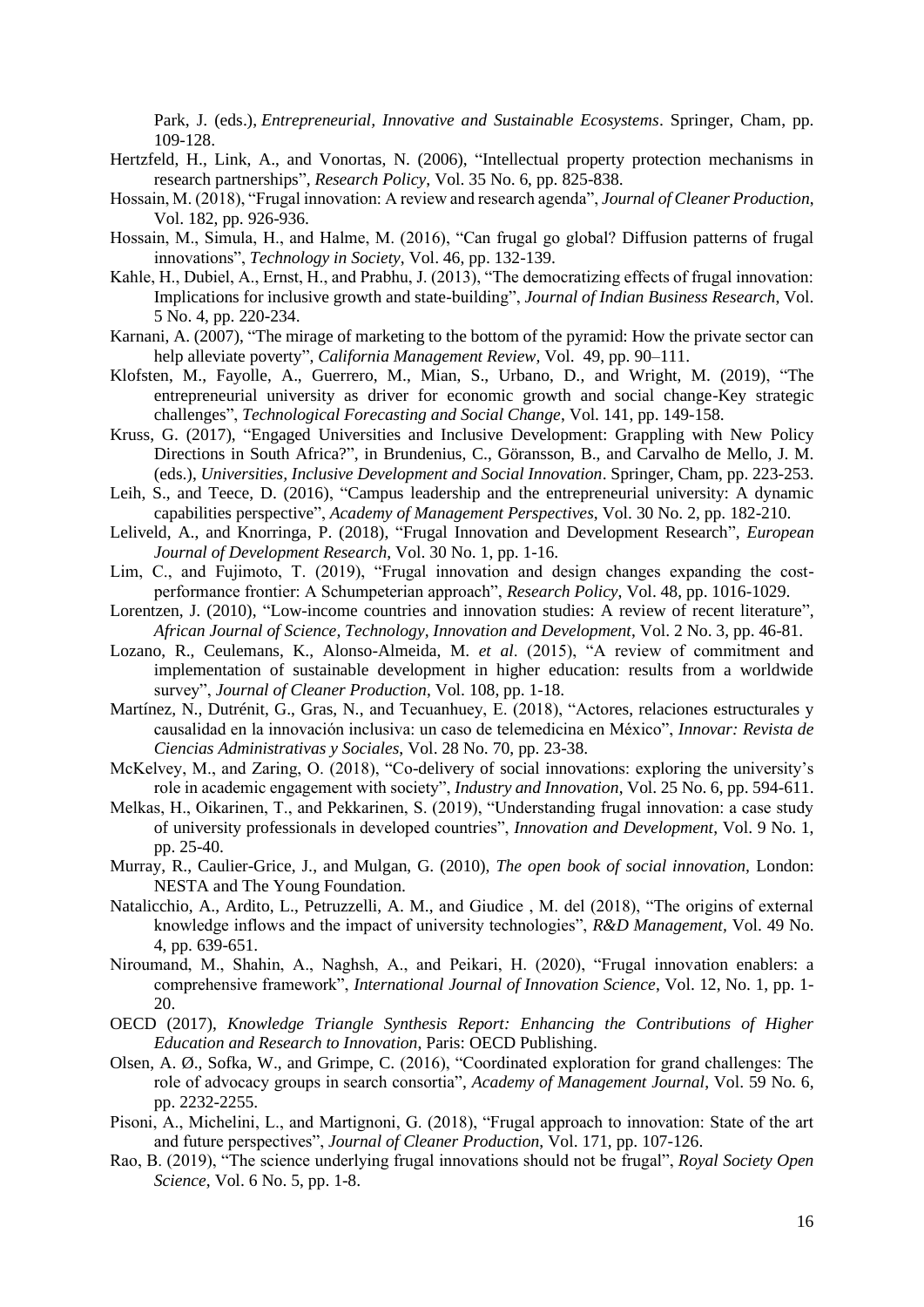- Rao-Nicholson, R., Vorley, T., and Khan, Z. (2017), "Social innovation in emerging economies: A national systems of innovation-based approach", *Technological Forecasting and Social Change*, Vol. 121, pp. 228-237.
- Rasmussen, E., and Borch, O. J. (2010), "University capabilities in facilitating entrepreneurship: A longitudinal study of spin-off ventures at mid-range universities", *Research Policy*, Vol. 39 No. 5, 602-612.
- Renault, T. B., Mello, J., and Araújo, F. (2017), "Social development as an academic mission of Brazilian universities: Public policies and the case of the Federal University of Rio de Janeiro". in Brundenius *et al*. (eds.), *Universities, Inclusive Development and Social Innovation*. Springer, Cham, pp. 71-96.
- Sharmelly, R., and Ray, P. (2018), "The role of frugal innovation and collaborative ecosystems: The case of Hyundai in India", *Journal of General Management*, Vol. 43 No. 4, pp. 157-174.
- Steinfield, L., and Holt, D. (2019), "Toward a Theory on the Reproduction of Social Innovations in Subsistence Marketplaces", *Journal of Product Innovation Management*, Vol. 36, pp. 764-799.
- Tiwari, R., and C. Herstatt (2012), "Frugal Innovation: A Global Networks' Perspective", *Die Unternehmung (Swiss Journal of Business Research and Practice*), Vol. 66 No. 3, pp. 245-274.
- Turker, D., and Vural, C. (2017), "Embedding social innovation process into the institutional context: Voids or supports", *Technological Forecasting and Social Change*, Vol. 119, pp. 98-113.
- Van der Have, R., and Rubalcaba, L. (2016), "Social innovation research: An emerging area of innovation studies?", *Research Policy*, Vol. 45, pp. 1923-1935.
- Willyard, C., Scudellari, M., and Nordling, L. (2018), "Partners in science", *Nature*, Vol. 562 No. 7725, pp. 24-28.
- Yin, R. K. (2003), *Case Study Research: Design and Methods,* Sage, Thousand Oaks, CA.
- Zeschky, M., Widenmayer, B., and Gassmann, O. (2011), "Frugal innovation in emerging markets", *Research-Technology Management*, Vol. 54 No. 4, pp. 38-45.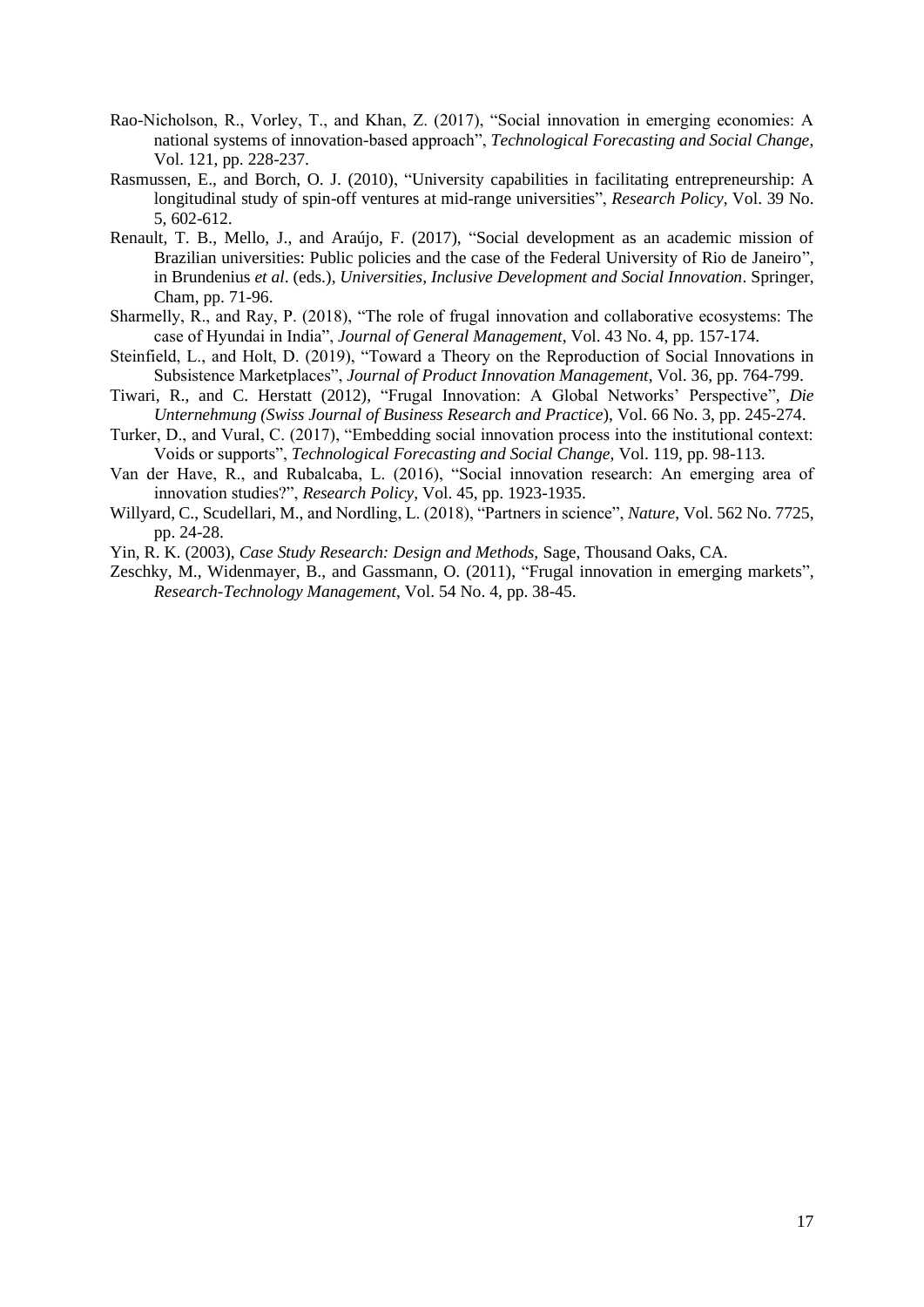## **Figure 1. Proposed model**



**Notes:** Unidirectional and bidirectional arrows identify the flow of relationships. Dashed lines represent weak ties. For example, students are connected to the industry through the supply of human resources and (weak) ties between student organisations and firms.

Source: Authors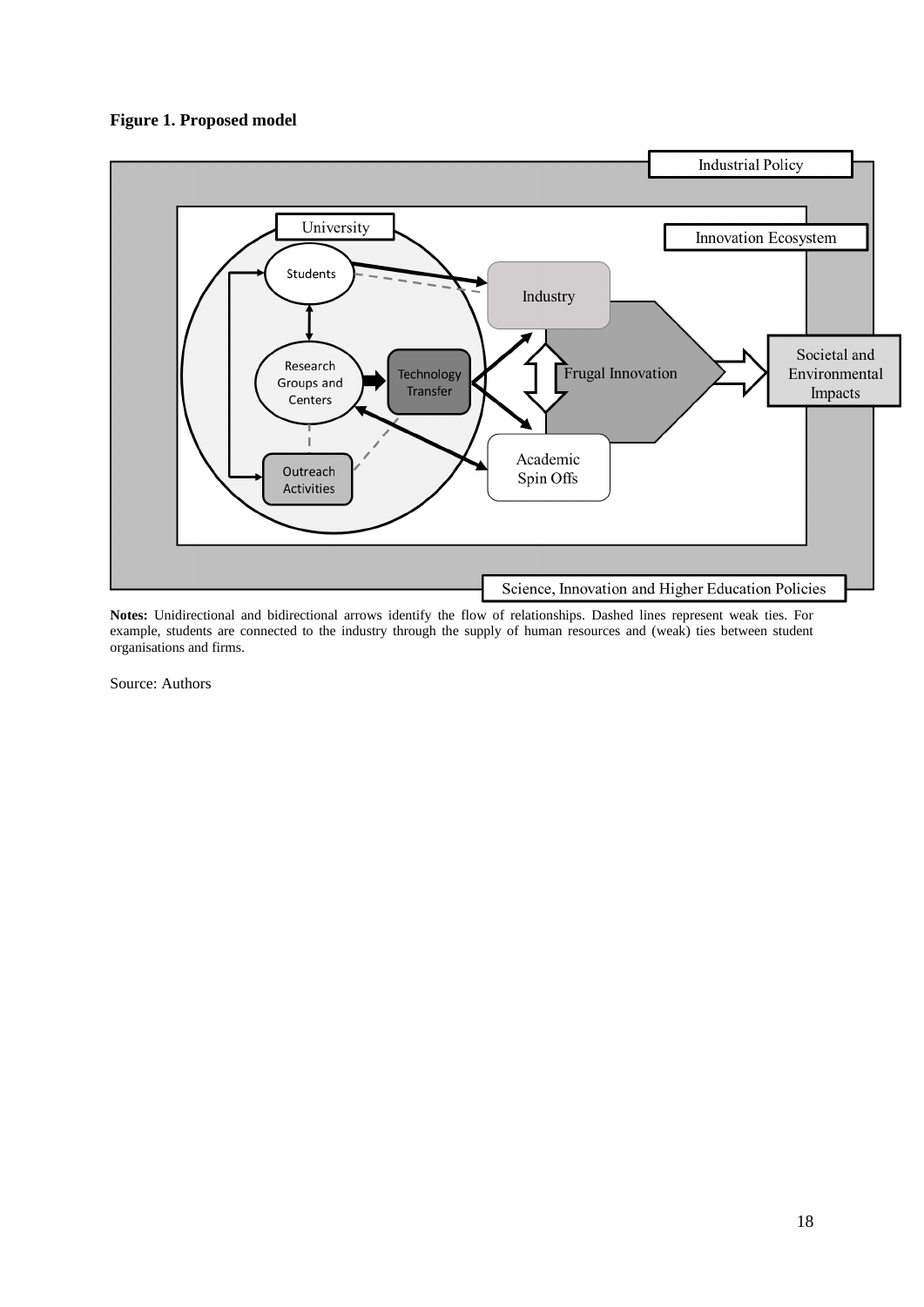# **Appendix 1. Description of Interviewees**

| ID | Organisation                              | <b>Perceptions of frugal</b><br>innovation                                                                                                                                                                                                                                                                                              | <b>General Examples provided by</b><br><b>UIC</b> and frugal innovation                                                                                                                                                | <b>Knowledge Management in a</b><br>context of University-Industry<br>interactions for Frugal<br><b>Innovation</b>                                                                                                                                                                                                                                                                                           | <b>Knowledge and frugal</b><br>innovation transfer: the UIC<br>perspective                                                                      |
|----|-------------------------------------------|-----------------------------------------------------------------------------------------------------------------------------------------------------------------------------------------------------------------------------------------------------------------------------------------------------------------------------------------|------------------------------------------------------------------------------------------------------------------------------------------------------------------------------------------------------------------------|--------------------------------------------------------------------------------------------------------------------------------------------------------------------------------------------------------------------------------------------------------------------------------------------------------------------------------------------------------------------------------------------------------------|-------------------------------------------------------------------------------------------------------------------------------------------------|
|    | <b>Institutional Representative</b><br>#1 | The university established a strategic<br>focus on social matters, including<br>oriented<br>towards<br>initiatives<br>the I<br>Development<br>Sustainable<br>Goals.<br>However, concepts related to frugal<br>fully<br>innovation have not been<br>incorporated, and projects associated with<br>these impacts have not yet been mapped | The IP portfolio does not map potential<br>frugal innovations. Cases mentioned<br>involving mainly spin-offs from the<br>university in health-related areas                                                            | Difficulty in establishing a culture<br>oriented towards frugal innovations in an<br>environment with incentive systems<br>fundamentally oriented to scientific<br>advances and publications. A key<br>challenge, in this case,<br>involves<br>respecting researchers' autonomy. One<br>way of dealing with this scenario is the<br>establishment of indicators and their<br>inclusion in evaluation systems | Companies'<br>interactions<br>with the<br>university have evolved in terms of<br>interest in social sustainability                              |
|    | <b>Institutional Representative</b><br>#2 | The university has evolved in terms of<br>establishing outreach activities that have a<br>focus on developing adequate solutions<br>together with society - instead of having a<br>unidirectional transfer                                                                                                                              | Projects related<br>solar energy,<br>to<br>affordable bras for women that went<br>through a mastectomy. Also, impacts in<br>terms of organizational innovations for<br>vulnerable communities to become<br>sustainable | As initiatives are highly decentralised, it<br>becomes hard to establish a clear focus for<br>frugal innovations throughout institutes<br>and departments. Even though the<br>university proposes a strategic focus,<br>evaluation systems are not adequately<br>designed to direct researchers' behaviour<br>towards common goals                                                                           | Engagement happens mainly with social<br>enterprises. The main challenge, in this<br>case, is to involve more faculty members<br>in the process |
| 3  | <b>Institutional Representative</b><br>#3 | Focus on social technologies and support<br>to social enterprises. Impacts are mainly<br>related to social inclusion, and it is not<br>frugal innovation per se                                                                                                                                                                         | Generation of organizational innovations<br>in social enterprises, as well as projects of<br>cleaner production systems                                                                                                | Main challenge reported was associated<br>with technological development in<br>incubated social enterprises—difficulty in<br>establishing a functional relationship<br>between these enterprises and the<br>university's research infrastructure                                                                                                                                                             | Focus on social enterprises. Broader<br>market impacts are less the focus than<br>improving the quality of life in supported<br>firms           |
|    | Student Organization #1                   | Projects directed toward organizational<br>innovations that empower vulnerable<br>communities and/or social groups                                                                                                                                                                                                                      | Collaboration with the municipality to<br>offer management consultancy for public<br>institutions and social groups                                                                                                    | Internal managerial difficulties because of<br>high turnover rates of student members<br>Also, lack of engagement of faculty                                                                                                                                                                                                                                                                                 | Marginal participation of firms in<br>collaborative projects                                                                                    |
| 5  | Student Organization #2                   | Joint developments with the community<br>that allow wealth generation for<br>vulnerable groups                                                                                                                                                                                                                                          | Organisational innovation for workers<br>and social<br>entrepreneurs in the<br>municipality                                                                                                                            | Lack of engagement of faculty and scarce<br>institutional support                                                                                                                                                                                                                                                                                                                                            | Support from local and multinational<br>companies                                                                                               |
| 6  | Student Organization #3                   | The training targeted at developing<br>leadership skills for social entrepreneurs                                                                                                                                                                                                                                                       | As the organisation was in its initial stage<br>of operation, no concrete examples were<br>provided                                                                                                                    | Lack of engagement of faculty                                                                                                                                                                                                                                                                                                                                                                                | No relationships with firms yet                                                                                                                 |